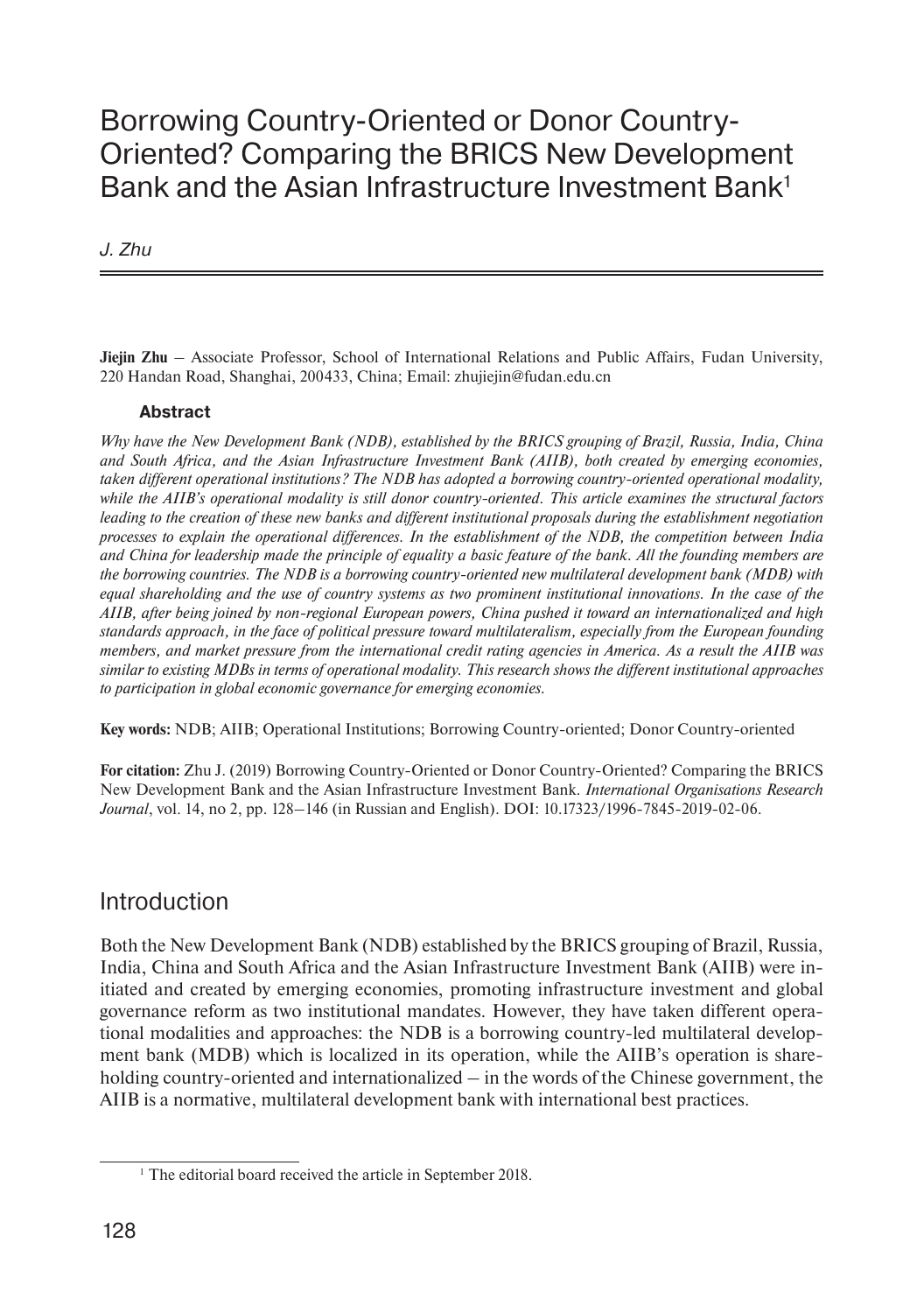NDB founding members equally share quotas and all founding members are both borrower and donor countries, while the AIIB's quota allocation is similar to existing multilateral development banks; although there is no explicit division of borrowing and non-borrowing countries, the AIIB is composed of both, especially the European non-borrowing countries. On the environmental and social framework, in contrast to the practice of existing MDBs, the NDB actively uses country systems to promote borrowing countries' capacity-building and development effectiveness, while the AIIB applies international best practices for environmental and social protection through co-financing with existing MDBs. On financing, the NDB uses local currency financing and capital markets, while the AIIB is focused on the international capital market and denominates projects in U.S. dollars. Regarding partnerships, the NDB has paid more attention to building partnerships with local financial institutions, including national development banks and commercial banks, while the AIIB is eager to build partnerships with existing MDBs.

Why do the NDB and the AIIB apply different operational models? Both were initiated and created by emerging economies with infrastructure investment and global governance reform as their institutional mandates. The main finding of this analysis is that power politics mattered in the establishment process of these two banks. India and China were competing for leadership of the NDB, making equality the prominent institutional feature. All of the founding members are borrowing countries and they agreed that the bank should be localized in its operation. In the case of the AIIB, with the joining of European founding members, China was more concerned with international legitimacy than the interests of borrowing countries, so the political pressure toward multilateralism from European powers and market pressure of credit rating agencies from the U.S. were the driving forces shaping the design of the bank, thus making it similar to existing MDBs. Although the AIIB has made some innovations to improve efficiency, such as a non-resident board of directors and global procurement, it is still a donor country-led MDB.

Since their establishment, the NDB and the AIIB have been popular topics for research in international political economy; however, most scholars have paid attention to the background, governance structure, strategic positioning and role of China in these banks [Griffith-Jones, 2014; He, 2016; Lichtenstein, 2018; Ming, 2016; Zhu, 2015]. Very little research has been done on the different operational institutions adopted by these two banks and the reasons why this difference exists. However, in order to assess the effectiveness of these banks, it is important to understand the difference in their operational institutions.<sup>2</sup>

In addition, the operational models of these two new international institutions represent the different approaches emerging economies take toward reform of global economic governance. The AIIB represents a "change from within" approach, adopting similar operational models with several small changes to increase the efficiency of the institution, while the NDB represents a paradigm shift from donor country-oriented to borrowing country-oriented approaches. In the short term, it is easier for the AIIB to obtain a higher international credit rating and reputation in international financial markets; however, in the long term, the NDB can provide more institutional choices for the reform of global economic governance in favour of developing countries.

<sup>&</sup>lt;sup>2</sup> There are many misjudgments about these two banks, with most observers concluding that the AIIB is more effective than the NDB. In the first two years, the AIIB has expanded to 84 members, invested \$4.2 billion in projects, and has a AAA credit rating from the big three international credit rating agencies. The NDB only has five members, \$3 billion in projects and a AAA credit rating from two major domestic credit rating agencies in China. However, from the perspective of their different operational modalities, the AIIB and NDB both have advantages and disadvantages.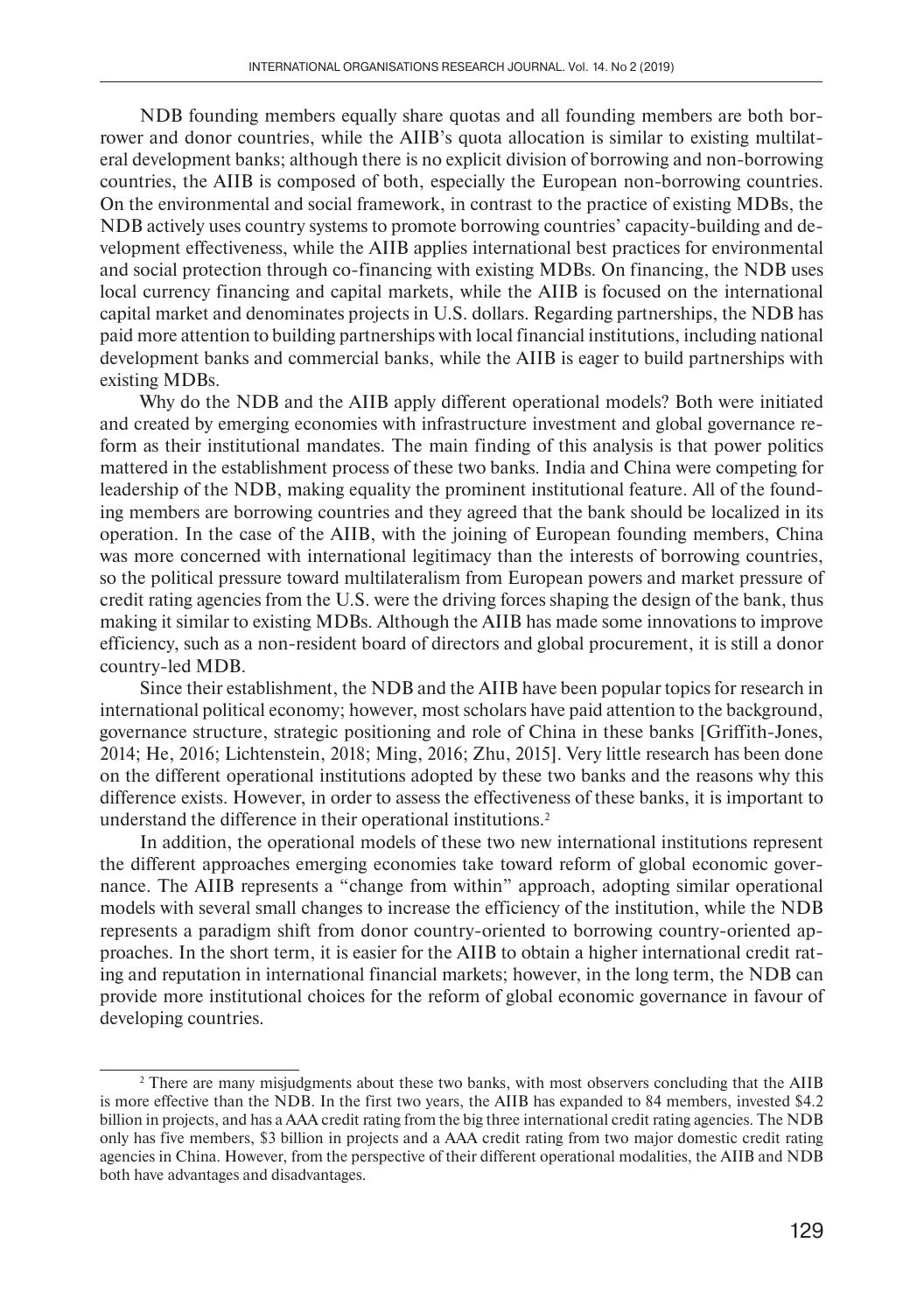This article discusses the significance of the NDB and AIIB in promoting infrastructure investment and global governance reform. It analyzes the operational model of the NDB and explains its adoption by examining the establishment negotiations, and especially the roles of India and China. Finally, it discusses how the AIIB's institutional design was influenced by political pressure toward multilateralism and market pressure from credit rating agencies through an analysis of power politics between China and the European powers. It concludes with a consideration of the advantages and disadvantages of these two operational institutions and their implications for global governance reform.

# Emerging Economies and the Fourth Wave of MDBs

There have been four waves of multilateral development banks, each linked with a significant event in international politics [Wang, 2017]. The first wave was in the 1940s, linked with the end of World War II. At the Bretton Woods conference, the U.S. proposed the establishment of a new multilateral development bank to support European reconstruction and thus named the bank the International Bank for Reconstruction. But soon after, the Marshall Plan, also initiated by the U.S., took over the task of European reconstruction, allowing the bank to refocus its attention to developing countries; it was renamed the International Bank for Reconstruction and Development (IBRD).

The second wave was in the 1960s with the tide of decolonization. In response to demands from many new developing countries, several regional development banks were created, including the Asian Development Bank (ADB), the African Development Bank (AfDB), the Inter-American Development Bank (IDB), the Islamic Development Bank (IsDB), the Development Bank of Latin America (CAF) and also the International Development Association (IDA) and International Financial Corporation (IFC), affiliated with the World Bank Group (WBG). Among these MDBs, only the CAF and IsDB have operational modalities different from the IBRD.

The third wave was in the 1990s with the end of the Cold War. When the Soviet Union collapsed and many East European countries were transitioning from the socialist to the democratic market system, West European powers proposed the establishment of the European Bank for Reconstruction and Development (EBRD). At the same time, the European Investment Bank (EIB) also expanded its businesses to support the integration of East European countries.

The fourth wave followed the 2008 global financial crisis. The rise of emerging economies brought a change to the world economic and political architecture. Since 2001, the gross domestic product (GDP) of BRICS countries has risen from 8% to 23%, while the Group of 7 (G7) countries decreased from 65% to 45%. To improve their voice and status in global economic governance, emerging economies initiated two new multilateral development banks, one by India at the BRICS leaders' summit in 2012, the other by Chinese president Xi Jinping during his trip to Southeast Asian countries in 2013. The four waves of MDBs are summarized in Table 1.

Both the NDB and AIIB are entrusted with two institutional mandates – promoting infrastructure investment in developing countries and global economic governance reform in favour of developing countries. There is a huge deficit in infrastructure investment in the developing world. It is also no secret that heavy investment in infrastructure was a key factor in driving sustained growth and modernization for all the traditional economic powers, as well as the "newly industrialized countries" of Northeast Asia. Yet there are major shortfalls in infrastructure financing for developing countries. According to Dr. N. Kumar, then director of the UN Economic and Social Commission for Asia and the Pacific (ESCAP) Office (Bangkok) and the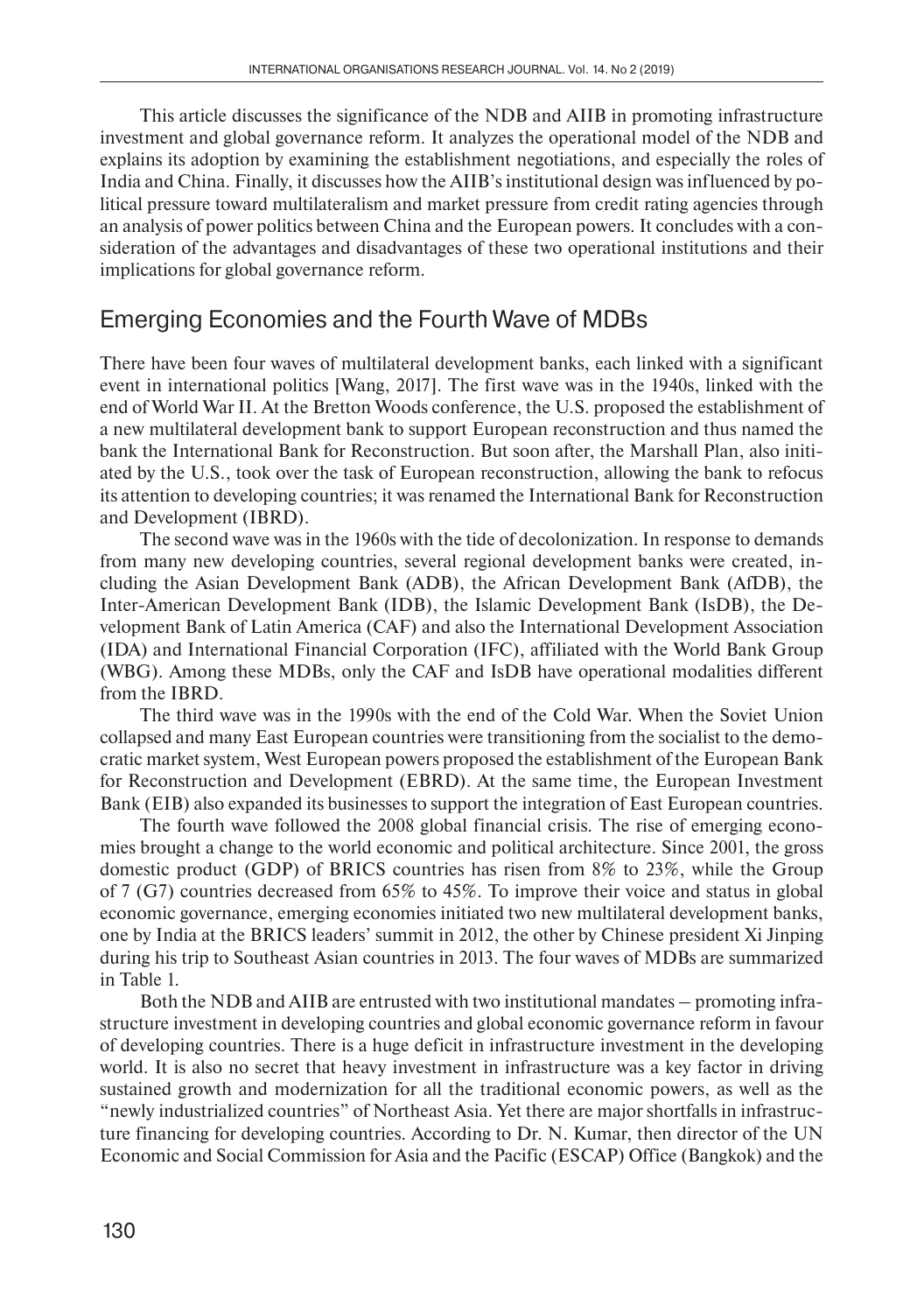consultant to the ADB, the investment needed to close the infrastructure gaps in developing economies in Asia is estimated to be \$800 billion per year. The African continent had only started to put its infrastructure in place, despite the many decades of support from northern donors. The AfDB reported as early as 2011 that only about a third of the continent's rural population has access to roads, less than 40% of Africans have access to electricity, only 5% of agriculture is under irrigation, only 34% of the population has access to improved sanitation and only about 65% to clean water [Kaberuka, 2011]. Then AfDB president D. Kaberuka estimated that Africa would need at least \$93 billion per year until 2020 to bring the continent's infrastructure on par with that of other low- and middle-income countries. But even the major emerging BRICS economies have major infrastructure investment needs. At the 2013 BRICS summit in Durban, South African president Jacob Zuma stated that the infrastructure investment needs of the BRICS countries amounted to \$4.5 trillion over five years to 2018 [Smith, 2013].

| Time              | <b>Significant Event</b><br>in International Politics | <b>Establishment of MDBs</b>                  |  |
|-------------------|-------------------------------------------------------|-----------------------------------------------|--|
| 1940s             | End of World War II                                   | <b>IBRD</b>                                   |  |
| 1960s             | Decolonization                                        | ADB, AfDB, IDB, IsDB, CAF, IDA,<br><b>IFC</b> |  |
| 1990s             | End of the Cold War                                   | EBRD, EIB expansion                           |  |
| 2010 <sub>s</sub> | Rise of emerging economies                            | NDB, AIIB                                     |  |

*Table 1.* The Four Waves of Multilateral Development Banks (MDBs)

*Source:* compiled by the author.

The Group of 24 (G24) Secretariat, which is the coordinating body for a group of 24 developing countries (and China) based at the International Monetary Fund (IMF) headquarters, estimated in 2013 that around \$1–1.5 trillion in infrastructure investment per year would be needed to sustain the growth trajectory in the developing world, while the total amount actually invested was about \$800 billion [Bhattacharya, Romani, 2013].The bulk was still provided via public (state) budgets. The amount contributed per year from private sources of finance and development institutions was only about \$250 billion. A. Bhattacharya, then director of the G24 Secretariat further noted that private finance for infrastructure had fallen sharply since the 2008–2009 great financial crisis, and that European banks were undergoing major deleveraging, which reduced their lending capacity. New Basel III capital requirements for banks also likely cut further into financing for infrastructure. Private bank financing was reportedly at one third of the amount before the great crisis. As such, traditional debt financing was seen as no longer viable. There were and are newer sources of finance, e.g. sovereign wealth funds and pension funds, with around \$75 trillion in pension fund assets, but almost none of which goes to infrastructure. It has proven exceedingly difficult to get these fund managers to invest in infrastructure in the developing world.

Bilateral official development assistance (ODA) and the MDBs are now providing very limited infrastructure financing, especially for greenfield projects. The traditional bilateral donors have moved away from infrastructure dramatically and have been pulling their aid from emerging economies for the past two decades.<sup>3</sup> Their donor institutions now allocate less than 10% of their resources to infrastructure projects, with most going instead to social sectors such as health and education. The World Bank (WB) and the regional development banks (the ADB

<sup>&</sup>lt;sup>3</sup> For a discussion of traditional donor graduation see Chin [2012].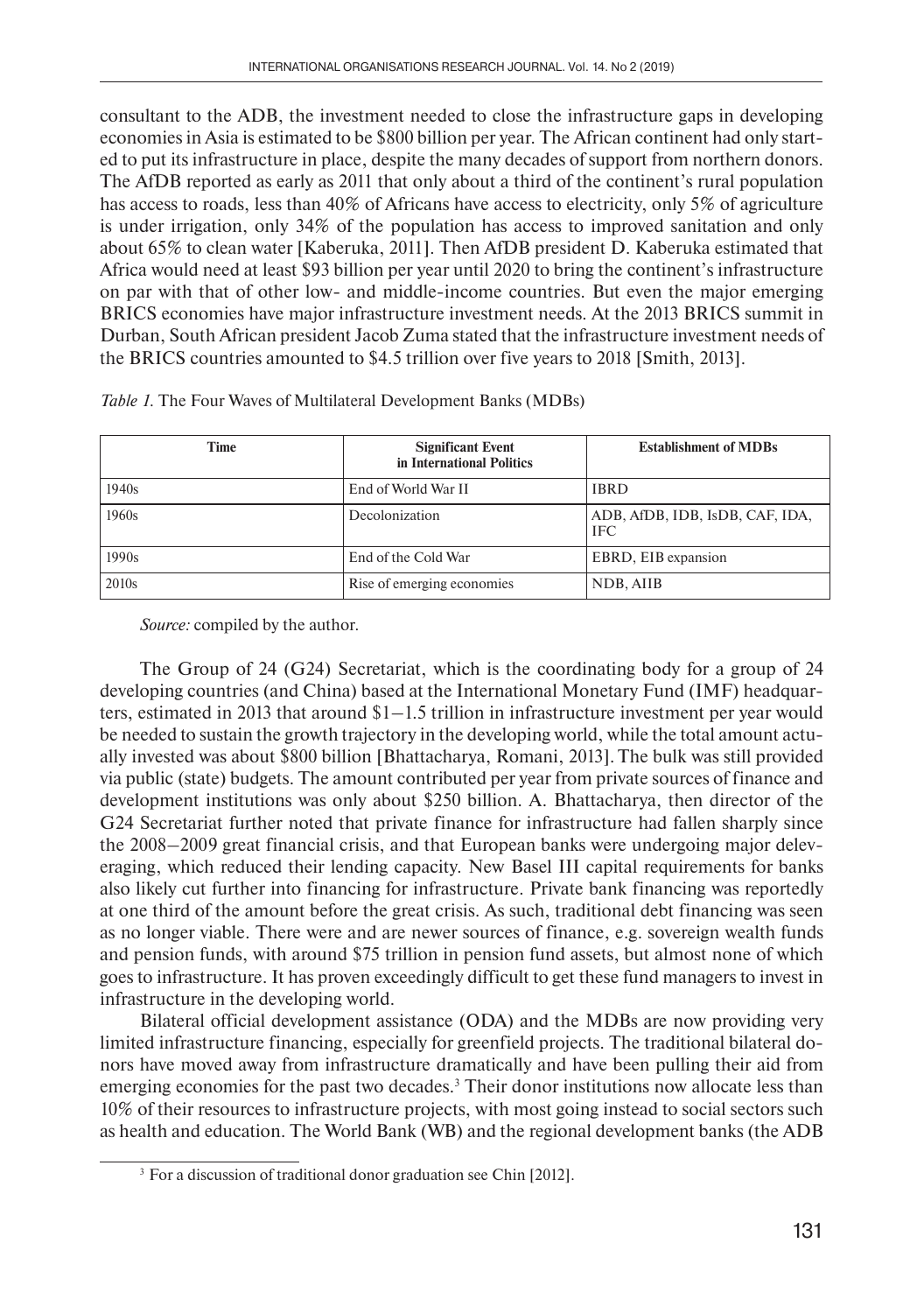is the exception) also moved away from infrastructure in the 1980s and 1990s and channeled their resources instead toward so-called "pro-poor poverty alleviation," focused especially on health, education, social protection ("human development"), and agriculture, including some investment in water and sanitation ("sustainable development").

Why are the existing MDBs not able to contribute more to infrastructure investment in the developing world? The main reason is the obstruction of the developed countries which dominate the decision-making process of the existing MDBs and stick to the Washington Consensus, intentionally neglecting the infrastructure investment needs of developing countries. In this sense, the NDB and AIIB represent the new ideas and aspirations of emerging economies in global economic governance.

From the perspective of emerging economies, there are "three dilemmas" in global governance reform: the knowledge dilemma, the advanced countries' opportunistic behaviour dilemma and the emerging economies' collective action dilemma. With the NDB and AIIB, emerging economies have the potential to lessen the three dilemmas and play larger role in the new global economic governance.

First, the NDB and AIIB can help emerging economies provide their own knowledge to global development thinking. How to go beyond the Washington Consensus is a major challenge for the reform of current practices of global governance. Liberalism and neoliberalism inform the dominant approaches to international development which universalize the development experiences of the advanced countries. In 1998, J. Stiglitz, the chief economist of the World Bank, delivered a now-famous speech on diversifying development thinking [1999]. It was popular among the developing countries but was resisted by the board of directors of the WB. One year later, Stiglitz was forced to leave the World Bank. The emerging economies must contribute new development knowledge to the mainstream thinking if they want to play a bigger role in global development governance. As noted by X. Zhu, former World Bank vice president and current NDB vice president, the main purpose of the NDB is to provide new development knowledge for the developing countries. New MDBs will focus on infrastructure investment and sustainable development. The level of development is different, so the development need is different. The new MDBs will accumulate different development knowledge and share it with more members.

Second, the NDB and AIIB can help constrain the opportunistic behaviour of advanced countries. Most of the existing MDBs were established by advanced countries and have provided considerable help to developing countries in terms of development finance and technology transfer. However, they sometimes are used by advanced countries as diplomatic tools [Wei, 2016]. In this sense, the NDB and AIIB can be seen as the institutional balancing and partial exit strategy of the emerging economies, constraining the opportunistic behaviour of the advanced countries. A. Hirschman's theory of voice and exit can help us understand this logic. When members are dissatisfied with an organization, they will make complaints, and if their complaints are not well received by the leader of the organization, they will exit. So, if members can complain with partial exit, then their complaints will be more effective [1970].

Third, the NDB and AIIB can also help solve the collective action problem faced by emerging economies. The collective action problem is another dilemma for emerging economies as they seek to reform global economic governance. Every emerging economy wants to improve its own voice but does not want to pay for this. M. Olson's theory shows how the rationality of individuals leads to the irrationality of the collective due to free riders [1971]. For emerging economies, advanced countries may make concessions toward some developing countries, such as giving WB and IMF vice presidencies to developing countries in 2011 and 2012. Under such circumstances, the question of how to overcome the dilemma of individual rationality and collective irrationality is important. With the creation of the NDB and AIIB, emerging economies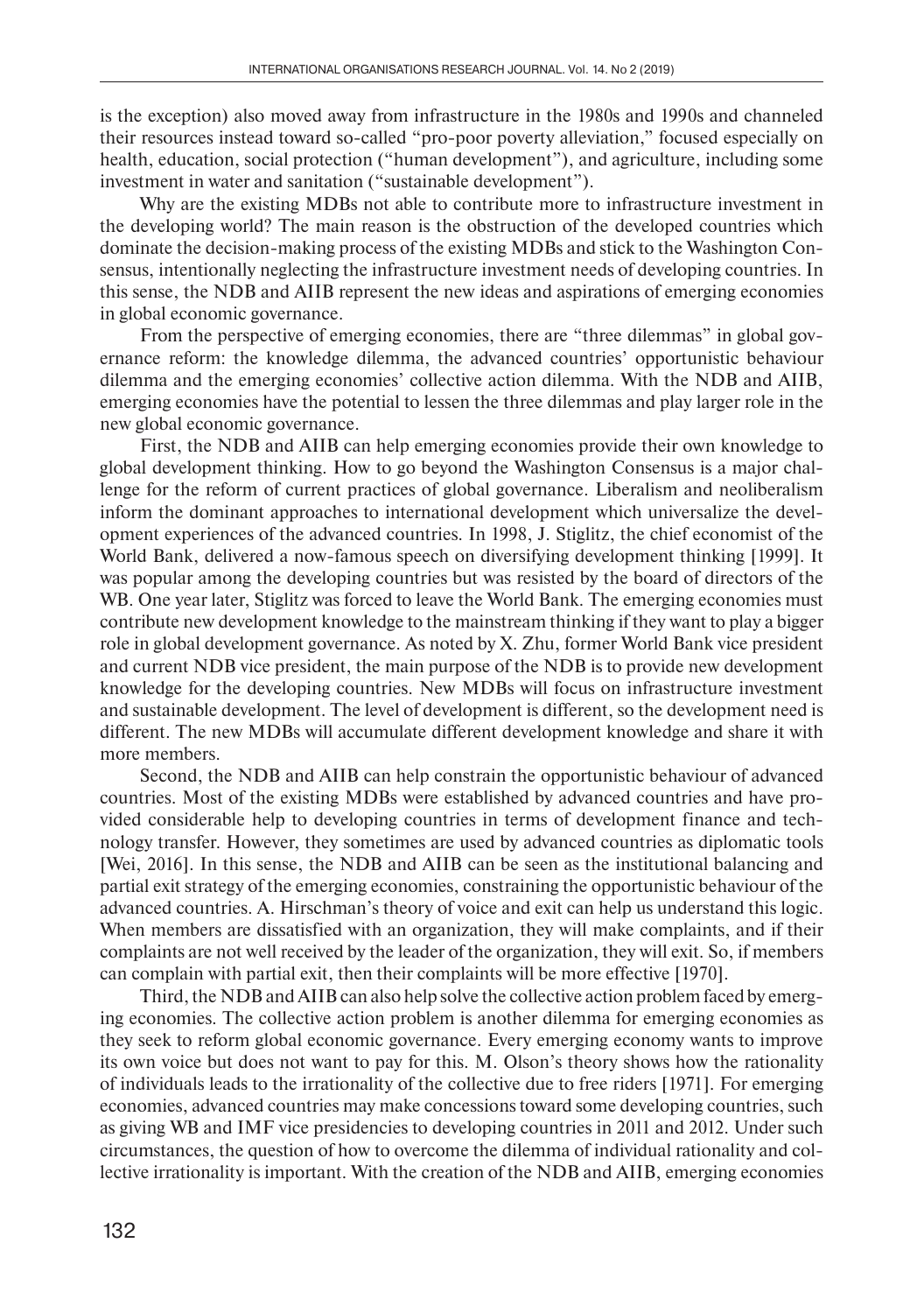can undertake long-term thinking about their national interests and develop an integrated vision of future global economic governance.

Both the NDB and AIIB are important in terms of infrastructure investment and global governance reform, but as asked previously, why did these two banks adopt different operational institutions?

### The NDB: Equal Shareholding, Country Systems and Borrowing Country-Oriented

At the first G20 summit in Washington DC on 14–15 November 2008, Indian prime minister Manmohan Singh proposed to strengthen infrastructure investment in developing countries in his speech at the summit table, but his suggestion was almost entirely neglected by the advanced countries and existing MDBs [Embassy of India, 2008]. In March 2012, Prime Minister Singh proposed the establishment of a new developing country-led multilateral development bank at the 4th BRICS summit in New Delhi, which was basically agreed to by other BRICS leaders. "We have considered the possibility of setting up a new Development Bank for mobilizing resources for infrastructure and sustainable development projects in BRICS and other emerging economies and developing countries, to supplement the existing efforts of multilateral and regional financial institutions for global growth and development. We direct our Finance Ministers to examine the feasibility and viability of such an initiative, set up a joint working group for further study, and report back to us by the next Summit" [BRICS, 2012], said the BRICS leaders in their summit declaration. Thus, the BRICS New Delhi summit signified the beginning of the establishment of the NDB.

In the establishment process of the NDB, India and China were the key players. India was an initiating power and China was the de facto veto power because of its huge foreign exchange reserves and considerable experience on infrastructure investment. Although India and China had a basic consensus on establishing the bank, their concerns and preferences differed. India was more concerned with borrowing countries' interests and saw the NDB as a new source for meeting its own massive infrastructure development needs. Delhi had traditionally relied heavily on the World Bank for infrastructure financing. But India faced the prospect of no longer being eligible for IDA loans. It is therefore not surprising that India was the major advocate for the NDB. However, China was more concerned with the donor countries' interests and saw the NDB as a new source for infrastructure investment. At the same time, China was trying to be a real new donor that could better understand the needs of borrowing countries based on its own experience with the WB and ADB over the past 30 years. The Chinese took a long-term view on the NDB, seeing it as useful for driving sustained growth in developing countries and thereby cultivating the new market for Chinese business [Chin, 2014]. Therefore, India and China competed for the leadership and institutional modality of this new bank.

At the same time, the change of distribution of power between India and China also had some influence on the establishment process. In 2006 when BRICS began its cooperation, India's GDP was \$0.8 trillion and China's was \$2.6 trillion – 3.25 times that of India. However, in 2012 when India proposed the NDB, India's GDP was \$1.83 trillion and China's was \$8.56 trillion, which is 4.68 times that of India. This power shift made India more cautious toward China's role in the bank. Moreover, the trust deficit due to national security interests was another factor for India's calculation. China's growing military and diplomatic power was a security threat to India's regional aspirations. Indian commentator J. Malhotra suggested that Delhi was worried about China's dominance in the bank: India had joined BRICS enthusiasti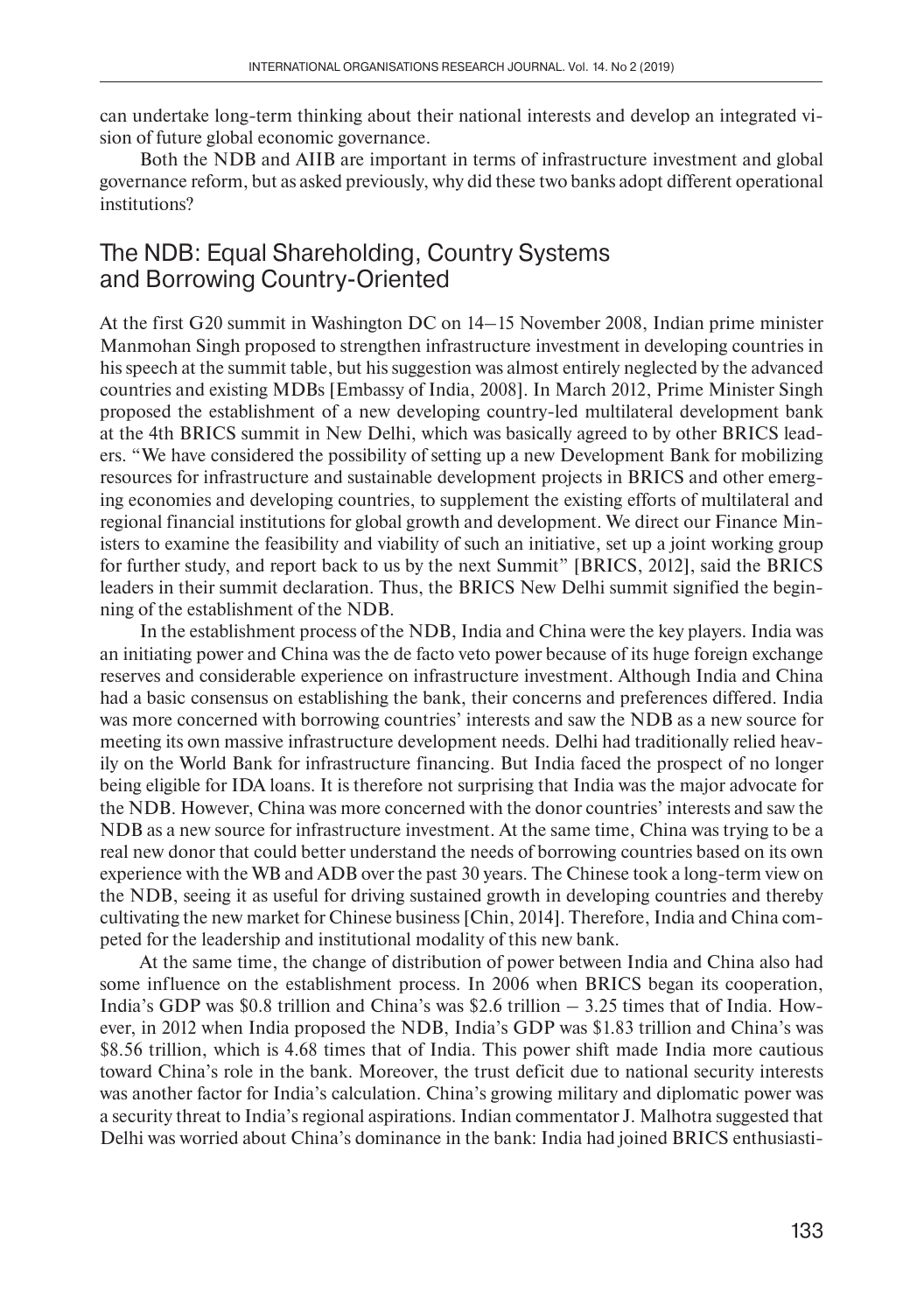cally, motivated by its anti-western tradition, but China's rising global influence in BRICS was making Delhi increasingly nervous [Malhotra, 2013].

Given this concern, India emphasized the principle of equality as the key feature of this new bank. The intensity to which India held this position reflected not only its frustration toward the lack of fairness in dealing with the Bretton Woods system, but also the sensitivity that its ideational leadership on the NDB initiative was being threatened by China's financial clout. It is important to note that it was India rather than China which took the lead in exploring alternative strategies for development financing in the aftermath of the 2008 global financial crisis [Cooper, 2017, p. 3]. However, China's support for this initiative was necessary given China's structural heft in infrastructure investment.

In the Indian proposal, the initial capital was \$10 billion equally shared by the five BRICS members. China did not block this proposal but showed hesitation especially toward this kind of quota allocation. China emphasized that this kind of political mistrust may cause trouble for the efficiency of the bank. N. Zhu, an influential scholar at the Shanghai Advanced Institute of Finance, was quoted as saying in an interview with China Central Television that "if the five BRICS countries have an equal share in the same entity, there will be coordination problem" [Cooper, 2017]. The main concern remained the efficiency of the new bank. J. Wang, the leading economist of China Exim Bank, noted: "There are only two kinds of quota allocation, one is according to GDP and financial contribution, the other is according to the political equality, one country one vote. Until now, all the international financial institutions are taking the former one. So the NDB's quota allocation modality needs to do more feasibility studies" [Cooper, Farooq, 2015].

China's hesitation and concern about making the NDB work smoothly, however, further strengthened India's concern that China may dominate the decision-making of the NDB. Ultimately, with the help of other members, India was able to mobilize a successful defense of the principle of equality, a condition embedded in the declaration of the NDB.

China provided three suggestions for the bank's operation in terms of improving efficiency which were accepted by India and other BRICS members. First, it suggested that the headquarters of the NDB should be in Shanghai, China. Although the principle of equality reflected the aspiration of BRICS countries for a new world order, it also limited China's financial contribution to this bank. The ability to borrow the money from local capital markets by issuing bonds is an important tool for expanding the NDB's capital base. For this reason, Shanghai, one of the best financial centres in the BRICS countries, was a good choice for the NDB headquarters.

Second, China suggested that the NDB should be more ambitious in terms of capital base, and specifically that the authorized capital of the NDB should be expanded from \$10 billion to \$100 billion. At the same time, in order not to increase the financial burden for those BRICS members that have less foreign exchange reserves than China, the paid-in capital of the NDB could remain \$10 billion. This was a good balance between the \$100 billion authorized capital and \$10 billion paid-in capital.

Third, China suggested that the bank should lend money to all developing countries rather than just founding members. To get more money from the bank, India had proposed that it should be focused on BRICS countries, while China took the view that the bank should lend globally to increase its influence in the developing world. To balance China's influence as the hosting country of the bank's headquarters, India insisted that the first president should come from India, to which China agreed. A summary of the different institutional proposals is presented in Table 2.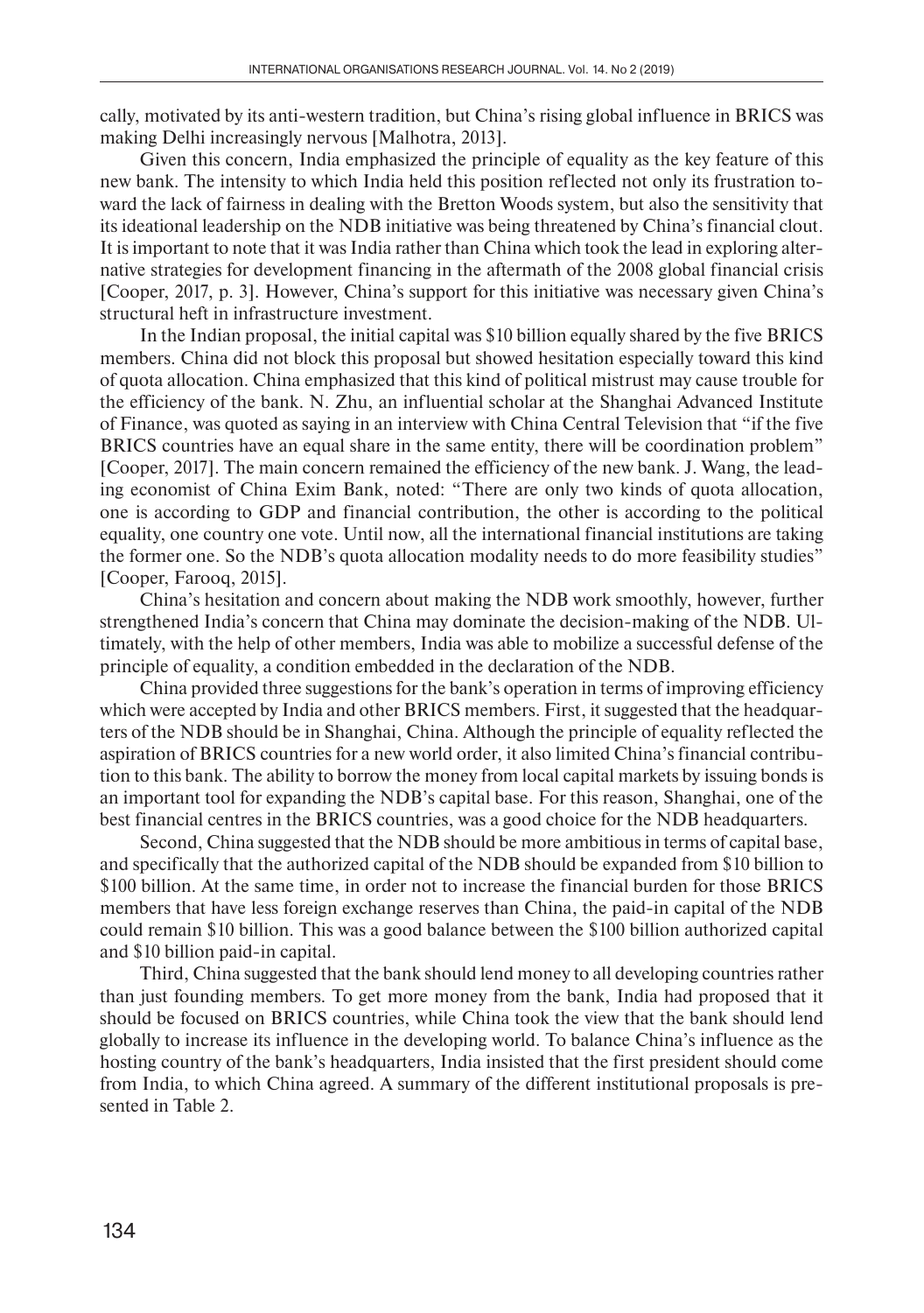|                       | <b>Ouota Allocation</b>                      | <b>Capital Base</b>                                                               | <b>Headquarters</b> | <b>President</b>              | <b>Scope of Lending</b>         |
|-----------------------|----------------------------------------------|-----------------------------------------------------------------------------------|---------------------|-------------------------------|---------------------------------|
| Indian Proposal       | According<br>to the principle<br>of equality | \$10 billion                                                                      | New Delhi           | First president<br>from India | <b>BRICS</b> countries          |
| Chinese Proposal      | According<br>to GDP size                     | \$100 billion                                                                     | Shanghai            | First president<br>from China | All the developing<br>countries |
| <b>BRICS</b> Proposal | According to the<br>principle<br>of equality | \$10 billion as<br>paid-in capital,<br>and \$100 billion as<br>authorized capital | Shanghai            | First president<br>from India | All the developing<br>countries |

*Source:* compiled by the author.

On 15 July 2014, BRICS leaders announced the establishment of the NDB, which belied built-in skepticism about the BRICS' institutional capacity to produce real results. "We are pleased to announce the signing of the Agreement establishing the New Development Bank (NDB), with the purpose of mobilizing resources for infrastructure and sustainable development projects in BRICS and other emerging and developing economies. The Bank shall have an initial authorized capital of \$100 billion. The initial subscribed capital shall be of \$50 billion (paid-in capital shall be \$10 billion), equally shared among founding members. The first chair of the Board of Governors shall be from Russia. The first chair of the Board of Directors shall be from Brazil. The first President of the Bank shall be from India. The headquarters of the Bank shall be located in Shanghai. The Africa Regional Center shall be established in South Africa concurrently with the headquarters" [BRICS, 2014].

Beside equal shareholding as a governance structure innovation, the use of country systems is another institutional innovation that favours borrowing countries. The idea of strengthening and using country systems came from many years of experience in development which shows that when donors bypass country systems and policies in favour of the donors' own policies and procedures, the sustainability of their efforts is undermined along with the country's ability to manage its own development. The use of country systems promises to alleviate the load on borrowing countries of having to deal with multiple policies, in particular procurement rules; makes it easier for donors to co-finance operations; and in the long run reduces the transaction costs for countries. Most importantly, it also provides a strong incentive for countries to bring their systems to an acceptable standard and thus scale-up development by improving the return on all government expenditures and not just those funded by donors.

For India, use of country systems can improve the borrowing countries' development autonomy, while for China, use of country systems can improve the NDB's influence and popularity in the developing world. Thus, both India and China achieved consensus on the use of country systems during the negotiation process. Use of country systems is a concept that has been discussed in the G20 and in the existing multilateral development financing system, but the implementation of a country system is very slow. In the 2010 G20 summit in Toronto, the leaders made the following commitment: "Existing MDBs should take specific actions for greater transparency, stronger accountability, improved institutional governance, deeper country ownership, more decentralization and use of country systems where appropriate" [G20, 2010]. However, although the G20 established a consensus, the use of country systems is still very limited.

In its 2012–2016 reform of the environmental and social framework, the World Bank also emphasized the use of country systems, but the process proved to be controversial and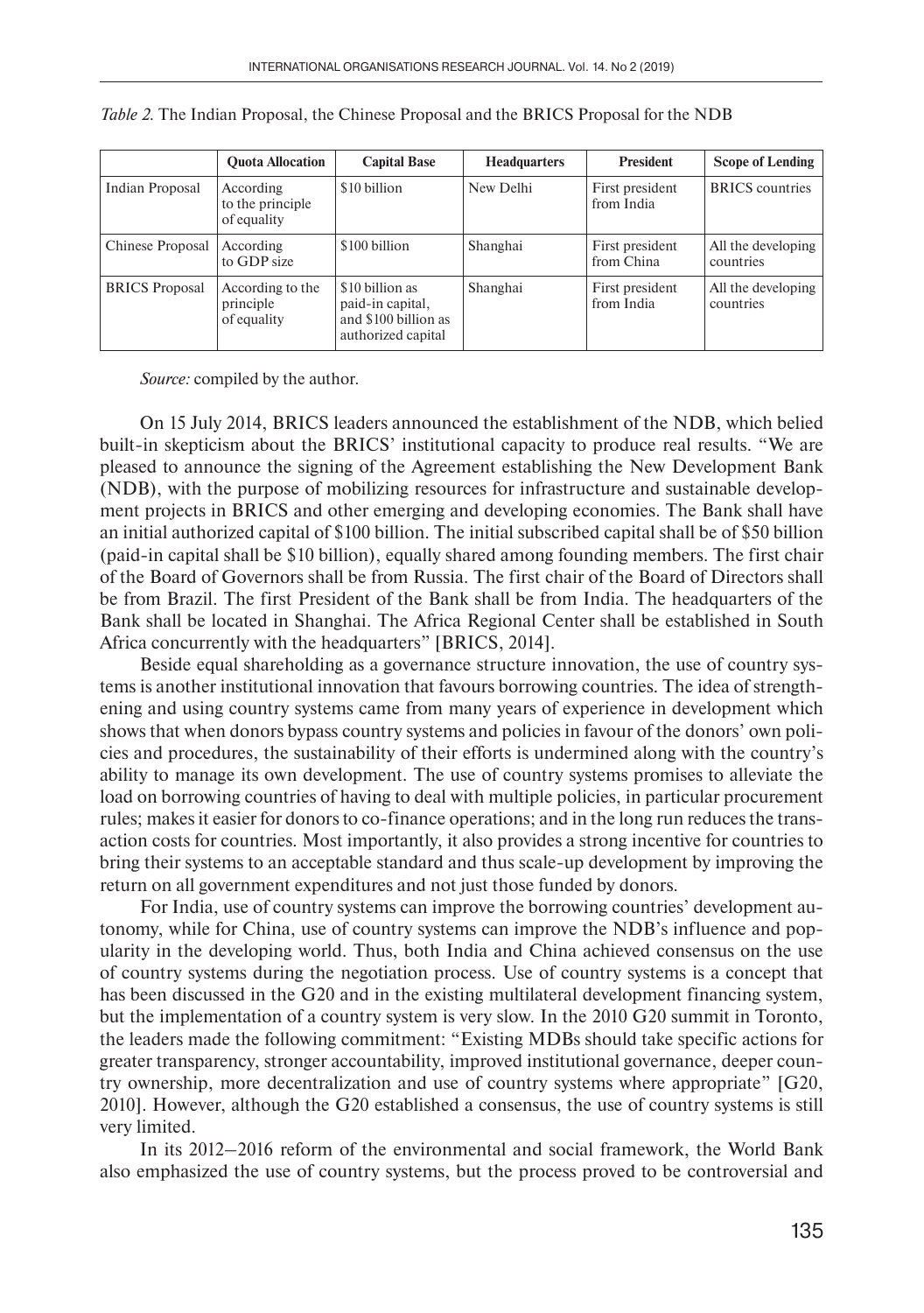slow. A. Dani, a former senior evaluator at the bank's Internal Evaluation Group, said that the World Bank's future influence lies in persuasion and capacity building rather than enforcement. "The only way that safeguards will work is if countries take this on board, and the bank no longer has the leverage to thrust this down the throats of countries like China and India and even in Africa" [Chavkin, 2016]. However, many international non-governmental organizations resist the WB's use of country systems. N. Daar, programme director at Oxfam International, bluntly criticized the idea of country systems: "We are disappointed that the World Bank uses the country system. We have a high expectation toward the World Bank that it can set the highest standards in environmental and social protection, but the use of the country system will shift the responsibility to borrowing countries, which is an irresponsible behaviour" [Downan, 2016].

Nevertheless, the NDB is actively trying to use the country system in its operations. In the NDB's first five-year general strategy, the NDB sees the country system as the best way to strengthen the borrowing country's capacity and to achieve better long-term development results. As such, in every project, the NDB intends to verify ex ante the quality of borrowing country environmental, social, fiduciary and procurement systems, and to use them whenever they meet the NDB's requirements. In cases where a country's systems are not deemed acceptable, the NDB will fill gaps with additional requirements tailored to the specific needs of the project at hand. Importantly, use of country systems for the NDB is meant to encourage clients to thoroughly apply the country's own legislation and procedures and to work together with relevant agencies to propose actions whenever compliance falls short of national and local requirements [NDB, 2017]. X. Zhu, the NDB's vice president and chief operations officer, points out that every country is concerned with environmental and social protections, but the problem is that there are no unified standards suitable for every country. The World Bank, often under pressure from advanced counties, raises standards to the level of the advanced countries which makes them too high for some developing countries. This creates unnecessary operational costs for some projects. If the NDB uses the high standards of the WB it will be safer, but the NDB, based on its founding members' experience, is committed to the view that projects will be most successful when borrowing countries are in charge of their own development path [NDB, 2017].

In sum, the NDB is a new South-South multilateral development bank with equal shareholding and the use of country systems as two prominent institutional features. The competition and compromise between India and China was an important reason for this. The final institutional design for the multilateral proposal of the NDB, emphasizing borrowing countryoriented and localized operational modalities was mainly a concession between the Indian proposal and the Chinese proposal. The process of establishing the NDB reflected the spirit of BRICS, namely mutual respect and understanding, equality, solidarity, openness, inclusiveness and mutually beneficial cooperation.

### The AIIB: Chinese Proposal, European Proposal and Donor Country-Oriented Approach

In contrast to the NDB, the AIIB is a new multilateral development bank initiated by China; however, seeking to increase the international legitimacy of the AIIB and also to attract European countries as founding members, China faced the market pressure of credit ratings mainly from the U.S. and the political pressure toward multilateralism mainly from the European countries. These pressures pushed the AIIB into taking a donor country-oriented operational modality similar to existing MDBs.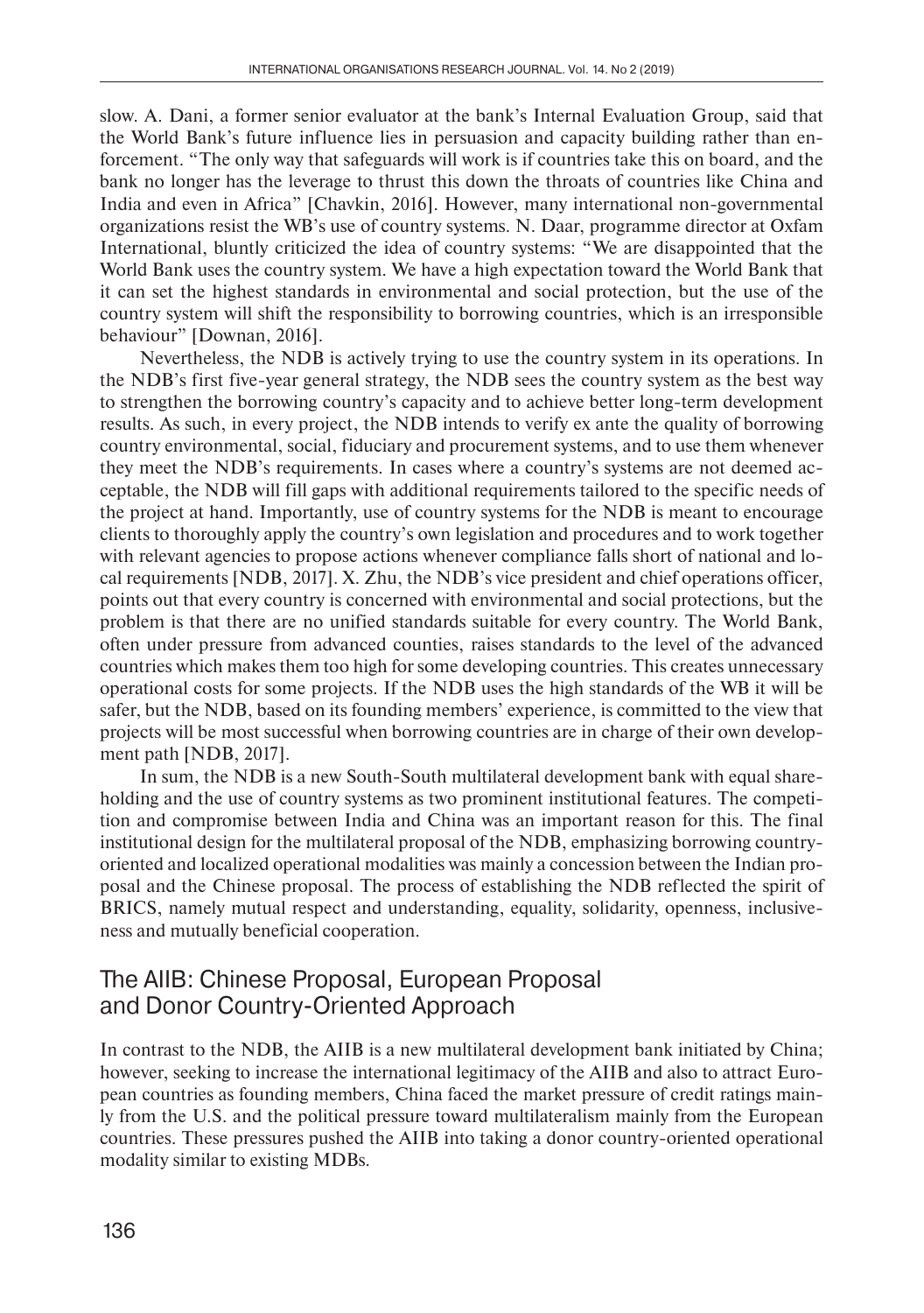In October 2013, Chinese president Xi Jinping proposed the establishment of the AIIB during his visit to Indonesia. His initiative was welcomed by the developing countries from Southeast Asia, South Asia and Central Asia, but the non-Asian developed countries, especially those from Europe and North America, were sceptical. Two main concerns were raised: first, whether the AIIB would be a Chinese bank or a multilateral bank; second, whether the AIIB would lower the high standards of the existing multilateral development banks, including the governance structure, environmental and social standards, transparency and procurement policies [Harpaz, 2016]. The core of these scepticisms was concern about what China really wanted to gain from the AIIB initiative.

From a geo-economic perspective, one critique was that China wished to use the AIIB to export its excess industrial capacity and promote the internationalization of the renminbi (RMB). The Chinese economy had significant overcapacity in many of its industrial sectors, including steel, energy and construction, where domestic returns were declining. As much of this could be put to use in infrastructure projects, several analysts argued that the AIIB was in part designed to create business for China's heavy industrial sectors. More broadly, the AIIB could create opportunities to encourage Chinese companies to "go abroad" by expanding their access to new markets [Sun, 2015]. In addition, China held massive foreign exchange reserves, much of which were used to buy U.S. bonds. If the Chinese government used the AIIB to ensure that infrastructure contracts were awarded to its companies and were RMB-denominated, it could help the Chinese government to diversify its investment and also promote the internationalization of China's currency. In the Chinese proposal, China would be the largest shareholder of the AIIB, its headquarters would be in Beijing and its president would be a Chinese citizen. So, some people saw the AIIB as a disguised cash register for Chinese state-owned enterprises [Roach, 2015].

From a geopolitical perspective, some contended that the AIIB would be the bank of the One Belt One Road (OBOR) initiative and would serve China's foreign policy. Since both the AIIB and the OBOR were proposed by Chinese president Xi Jinping in 2013, and both emphasize infrastructure investment and economic connectivity, it was suggested that China may use the AIIB to channel capital to projects that politically align with the OBOR [Mark, Li, 2016]. In addition, the AIIB could be used as a diplomatic tool for China to "subsidize" those countries that are friendly to China in the escalating U.S.-China competition in the Asia Pacific area after the Obama administration released the "Pivot to Asia" strategy.

In fact, these critiques had a negative impact on the AIIB's international legitimacy and the expansion of its membership. In October 2014, 21 countries signed a memorandum of understanding (MoU) to establish the AIIB, including Bangladesh, Brunei, Cambodia, China, India, Kazakhstan, Kuwait, Laos, Malaysia, Mongolia, Myanmar, Nepal, Oman, Pakistan, Philippines, Qatar, Singapore, Sri Lanka, Thailand, Uzbekistan and Vietnam. With the exception of China and India, most of the signatories were small, developing countries in South, Southeast and West Asia. Major economies, including Japan, Korea, Australia and Russia initially sat on the sidelines. Japan refused to join several times, expressing its concerns on the AIIB's governance and transparency, and its possible competition with the ADB. The U.S. repeated its concern that the AIIB may lower the international standards of the WB and ADB and also discouraged its Asian allies, including Australia and Korea, from joining.

On 12 March 2015, the UK became the first major western country to seek AIIB membership. The chancellor of the exchequer, George Osborne, announced that the UK intended to become a prospective founding member of the AIIB. "UK will play a key role in ensuring that the AIIB embodies the best standards in accountability, transparency and governance, which will be essential to ensuring the success of the initiative and to unlocking the potential benefits for the wider global economy" [Gov.UK, 2015]. However, the U.S. government made clear its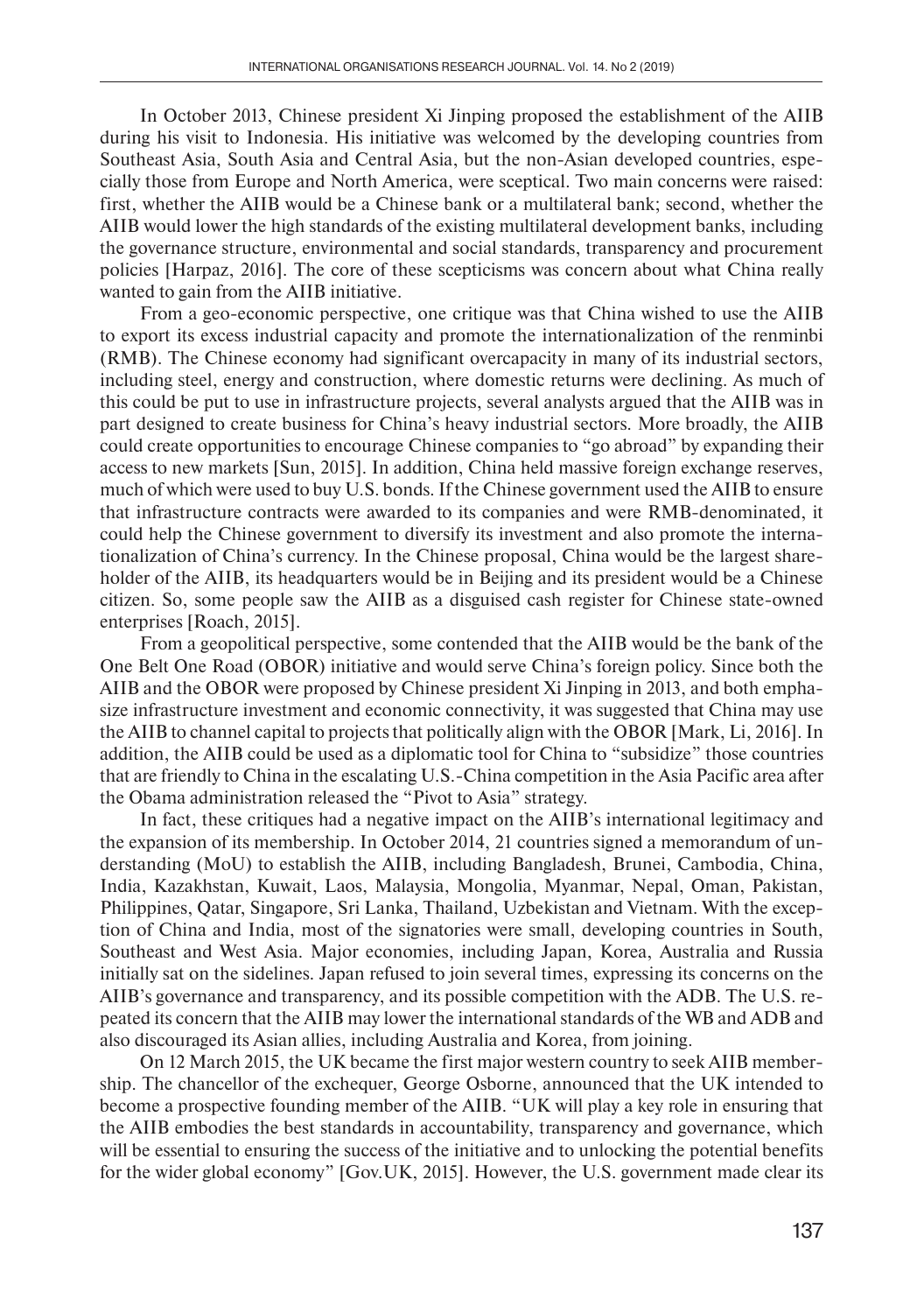displeasure about Osborne's decision to join the AIIB. A U.S. official told the Financial Times: "We are wary about a trend toward constant accommodation of China, which is not the best way to engage a rising power" [Watt, Lewis, Branigan, 2015]. The UK's joining set off a flood of other membership applications, including from Germany, France, Italy, Switzerland, Russia, Korea, Brazil and Turkey. Germany, France and Italy mentioned in their joint declaration to establish the AIIB that it follows the best standards and practices in terms of governance, safeguards, debt and procurement policies [LaRouchePAC, 2015]. K. Zhao, Chinese European studies scholar, argues that the joining of the AIIB by the main players of the existing MDBs to guarantee the high standards is a new approach of engagement [Zhao, 2015]. D. Fischer, a China expert in Germany, points out that it is a good division of labour for European countries to join the AIIB while the U.S. remains outside because Europeans have higher standards than the U.S. in terms of human rights and sustainable development.

By the deadline of 31 March 2015, 57 countries had signed up to be founding members, including 37 Asian countries and 20 non-Asian countries. The number was much higher than expected and was widely seen as a victory of Chinese economic diplomacy. L. Jin, director of the interim secretariat, points out that the Chinese government's original expectation was around 20 countries, mainly from Southeast, South and West Asian developing countries. However, the unexpected growth in membership, especially with the admission of European powers, posed a dilemma for the AIIB: should it be a bank dominated by Asian developing economies and controlled by China or should it be an internationally legitimate bank similar to the existing MDBs in which China's influence is relatively limited? If dominated by Asian developing countries and China in particular, the AIIB would be more concerned with developing countries' needs and national circumstances, but its international influence and legitimacy would be more limited. If it was more broadly represented, especially with the participation of European powers, the AIIB would still be a donor country-oriented bank like the World Bank and the ADB, but it would be more influential and legitimate. During the negotiation process, Chinese negotiators chose the latter [Ikenberry, Lim, 2017; Kaya, Woo 2018].

After the admission of European powers, the interim secretariat organized three important conferences to negotiate the AIIB's articles of agreement (AOA) and operational policies (OP). Generally, although China and the European powers had reached a basic consensus on establishing the bank, there were also some differences regarding their concerns and preferences. China hoped the AIIB would contribute more to Asian infrastructure investment and export its own infrastructure industrial capacity. At the same time, China also wanted to be a new donor able to understand borrowing countries' needs better and take some innovative measures to improve the efficiency of MDBs. However, for European countries, besides making profits and the material interests of its domestic infrastructure companies in Asian infrastructure investment, the concern was to maintain the AIIB's high standards, avoiding its possible negative effects on international best practices for environmental and social protection, including environmental and social safeguards and procurement policies.

To analyze in more detail the differences among the key players during the establishment negotiations, the MoU of the AIIB in October 2014 can be taken as the Chinese proposal, because at that time most prospective founding members were small- and middle-sized Asian developing countries and because China's institutional thinking and arguments were basically reflected in that MoU. The European suggestions after March 2015 [Wilson, 2019] to "polish" the Chinese proposal can be considered the European proposal. The final articles of agreement and operational policy of the AIIB can be taken as a multilateral proposal which was a compromise between China and the European powers. The differences between the Chinese proposal, the European proposal and the final multilateral proposal can be seen in Table 3.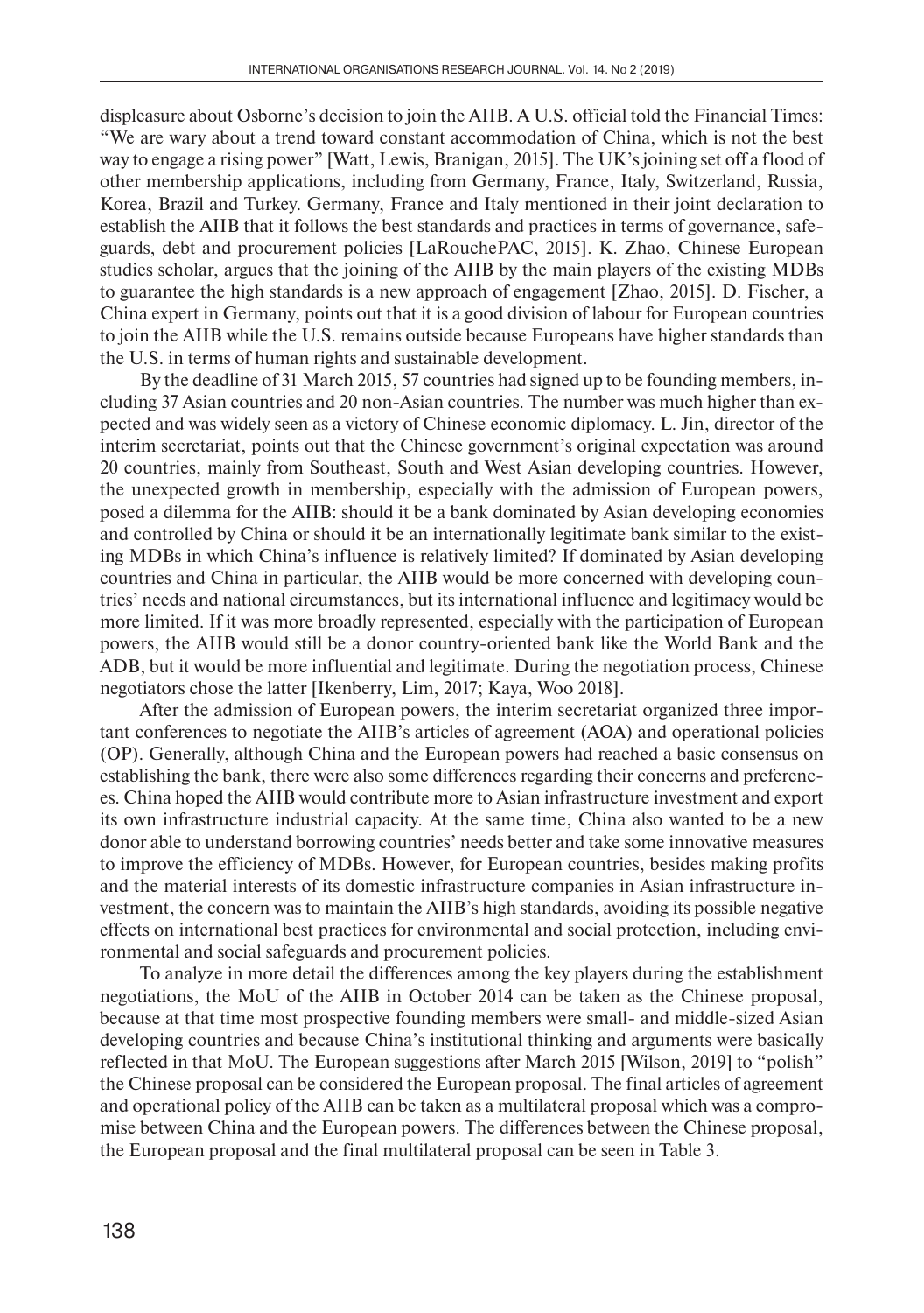|                          | <b>Shareholding</b><br><b>Allocation</b>                                                                  | <b>Governance Structure</b>                                                                                                                                                                                                                                                                           | <b>Environmental and</b><br><b>Social Framework</b>                                                              | <b>Procurement Policy</b>                                                                                                                                                                                                       |
|--------------------------|-----------------------------------------------------------------------------------------------------------|-------------------------------------------------------------------------------------------------------------------------------------------------------------------------------------------------------------------------------------------------------------------------------------------------------|------------------------------------------------------------------------------------------------------------------|---------------------------------------------------------------------------------------------------------------------------------------------------------------------------------------------------------------------------------|
| Chinese<br>Proposal      | More than 50%                                                                                             | Strengthen the power<br>and efficiency of the<br>management team and<br>reduce the interference<br>of board of directors                                                                                                                                                                              | Environmental and<br>social safeguards<br>should be different<br>according to different<br>levels of development | Procurement policy should<br>be tailored to different<br>countries' circumstances<br>and respect the borrowing<br>countries' development<br>strategies                                                                          |
| European<br>Proposal     | Chinese veto power<br>should be avoided                                                                   | Strengthen the oversight<br>mechanism by the board<br>of directors in line with the<br>principles of transparency<br>and accountability                                                                                                                                                               | High environmental<br>and social standards<br>similar to existing<br><b>MDBs</b>                                 | Avoid the use of the AIIB<br>as a tool by China to export<br>its overcapacity                                                                                                                                                   |
| Multilateral<br>Proposal | Chinese quota is<br>30.34%, but with<br>new members<br>joining, Chinese<br>veto power will be<br>diluted. | Board of directors is<br>non-resident, but it will<br>supervise the management<br>team on a regular basis<br>including audit, evaluation,<br>fraud and corruption,<br>projects complaints and<br>staff grievances, and reflect<br>the bank's character as<br>a multilateral financial<br>institution. | International best<br>environmental and<br>social standards<br>similar to existing<br><b>MDBs</b>                | The bank shall place<br>no restriction upon the<br>procurement of goods and<br>services from any country<br>and pursue a commercially<br>oriented procurement<br>goals, which emphasize<br>value for money and<br>transparency. |

|  |  |  |  | Table 3. Chinese Proposal, European Proposal and Multilateral Proposal |  |  |
|--|--|--|--|------------------------------------------------------------------------|--|--|
|--|--|--|--|------------------------------------------------------------------------|--|--|

*Source:* compiled by the author.

On shareholding allocation, China would hold more than 50% of the shares in its original proposal. From China's perspective, holding the majority share would guarantee that the bank would be established and well-functioning. With the joining of more countries, especially non-regional countries, Chinese shareholding would naturally be diluted although it would still hold the largest share. From the European perspective, the Chinese veto power concession was made to secure the involvement of European countries which from the outset had made this as a condition of their membership [Wilson, 2017]. In the end, both sides made compromises: Europeans agreed that China would have veto power at the starting period of the AIIB's operation in order to play a supporting and leadership role. At the same time, China agreed to give up its veto power with more countries joining the bank rather than insisting on keeping it as had the U.S. in the World Bank.

On governance structure, Chinese thinking was to combine the advantages of MDBs and the private sector which usually delegates more power to the management team, whereas the existing MDBs had division of labour problems between the management team and board of directors. From the European perspective, it is important to supervise the management team and the operation of the bank on a regular basis. The bank should be a real multilateral and transparent one rather than a China-controlled or Chinese-style bank. On this, both sides made concessions: on the one hand, European countries agreed that the board of directors would be non-resident and would delegate project approval power to the management team. On the other hand, China agreed that the board of directors would establish an oversight mechanism to supervise the management team, in line with the principles of transparency, openness, independence and accountability. The oversight mechanism would address such areas as audit, evaluation, fraud and corruption, project complaints and staff grievances, reflecting the bank's character as a multilateral development bank focused on infrastructure investment.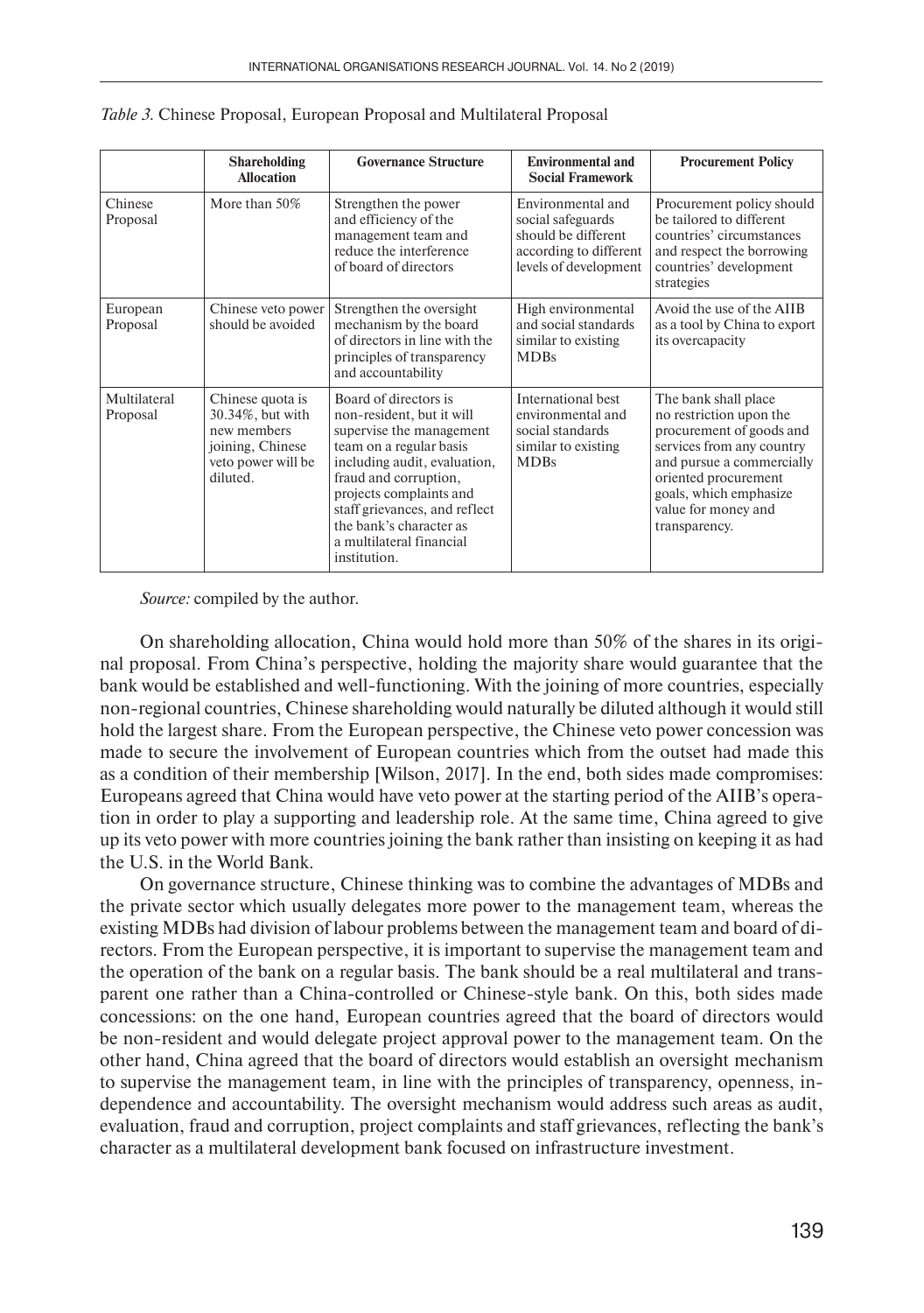On environmental and social policies, the Chinese proposal was to simplify the existing MDB's environmental and social safeguards to improve the development ownership of borrowing countries and reduce the lending cost. From the European perspective, MDBs, including the AIIB, should bear the responsibility of promoting high environmental and social standards in developing countries. The multilateral proposal noted that "Representatives emphasized that the operational polices would be subject to approval by the board of directors and should be based on international best practices. These policies, among others, would include environmental and social frameworks, disclosure, and debt sustainability" [AIIB, 2015a, Art. 13, Para. 4].

On procurement policy, the Chinese proposal was that it should be differentiated and diversified according to the different development stages and national circumstances of the borrowing countries. From the European perspective, to avoid the possibility that the AIIB would become a policy tool for China to export its industrial overcapacity and serve China's interests in the OBOR, the AIIB should adopt a market-based approach to procurement policy and pay due regard to the desirability of avoiding a disproportionate amount of its resources being used for the benefit of one country. Finally, the multilateral proposal mentioned that "the AIIB procurement policy should be based on international best practices. The bank shall place no restriction upon the procurement of goods and services from any country from the proceeds of any financing undertaken in the ordinary or special operations of the bank" [AIIB, 2015b, Art. 13, Para. 8].

To sum up, after a series of multilateral negotiations, the AIIB became a new "old" multilateral development bank with international best standards similar to the WB and ADB. Of course, the AIIB made some institutional innovations compared to the existing MDBs, such as its focus on infrastructure investment, a non-resident board of directors, global procurement and global recruitment. However, from the perspective of the relationship between borrowing countries and donor countries, the AIIB is still a traditional donor country-oriented, or North-South, cooperation bank, which is the biggest difference between the AIIB and NDB.

Besides the political pressure toward multilateralism from European countries, market pressure from the big three U.S. credit rating agencies was also an important driving force for China's determination to ensure that the AIIB was internationalized and would operate with high standards similar to existing MDBs. Like the World Bank and the Asian Development Bank, the AIIB does not fund its projects mainly by the paid-in capital of its founding members, but rather from the capital raised in international financial markets. To reduce borrowing costs, it is important for the AIIB to apply similar standards to the existing MDBs. In the AIIB's first series of projects, three of the four projects are co-financed with the WB, ADB and EBRD and apply similar environmental and social standards. This is a deliberate strategy to allow the AIIB to build up a portfolio of low-risk projects and a positive reputation in financial markets. The structural feature of relying on international capital markets to fund multilateral development loans inherently pushes the AIIB to take an operational modality similar to that of the WB and ADB [Ikenberry, Lim, 2017]. Just as L. Jin pointed out, an international credit rating is very important for the AIIB, and we need to take all these factors related to credit ratings into account, including governance structure, quota allocation and institution building. The AIIB will gradually be welcomed by the western powers because it operates with international high standards [Xinhua News Agency, 2018].

#### Conclusion

This analysis has explored the difference between the NDB and AIIB in their operational modalities focusing on the political interactions among the key players during the establishment processes. In the case of the NDB, India was the initiator while China was the veto player. The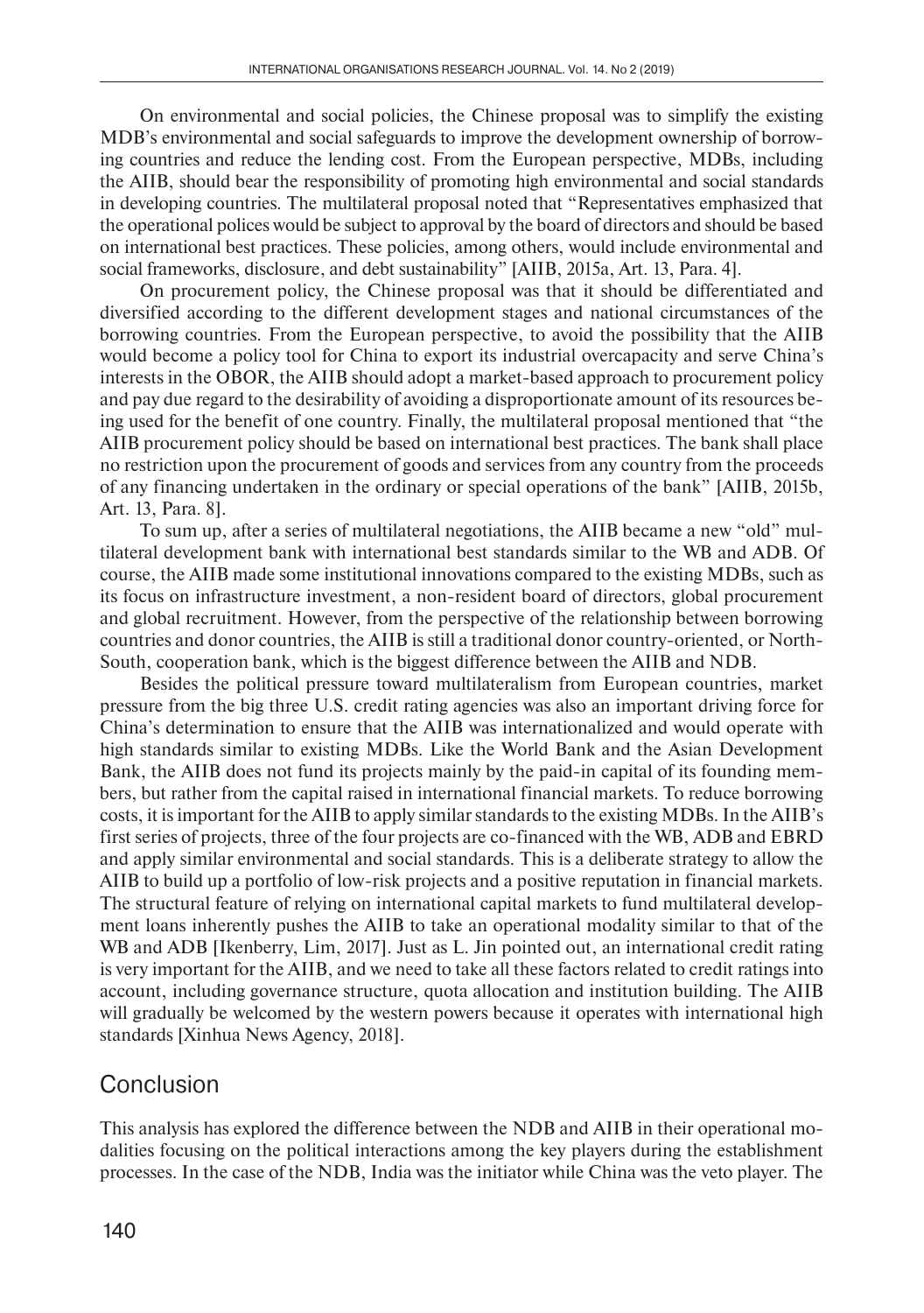competition between India and China for the leadership of the bank resulted in equal shareholding and the use of the country system as two prominent institutional features, resulting in a borrowing country-oriented or South-South cooperation style bank. In the case of the AIIB, China was the initiator while European countries were the veto players. After the joining of European powers, China was more concerned with the international legitimacy of the bank than the needs of borrowing countries, leading the AIIB to be a donor country-oriented bank similar to existing MDBs.

As emerging economies, BRICS countries, and especially China, have the capacity to create new multilateral development banks, while the choice of operational institutions reflects different approaches of emerging economies to participation in global economic governance. It is a strategic dilemma when choosing between creating a borrowing country-oriented bank reflecting developing countries' thinking about international development like the NDB, or a donor country-oriented bank with international best practices like the AIIB. Each strategy has its own strengths and weaknesses.

On credit rating and borrowing costs, it is easier for the AIIB to get a higher credit rating and lower borrowing costs when it goes to the international capital market to issue its bonds; while on pushing the reform of the Bretton Woods system, the NDB can provide more institutional choices and ideas based on its practice of equal shareholding governance and use of country systems. The NDB is the first multilateral development bank of global scope set up exclusively by developing countries with no participation by advanced countries in the initial stage. This is a testament to the creation of a truly transformative development finance institution.

Beyond the study of operational modalities of the NDB and AIIB, this analysis also has implications for post-crisis global development governance reform. In terms of the relationship between borrowing country and donor country, the NDB represents a new type of South-South cooperation, while the AIIB represents a new type of "old" North-South cooperation. MDBs are one of the few areas in which global governance has transitioned from advanced countrydominated to co-leadership of advanced and emerging economies. However, several factors still affect emerging countries' participation in global economic governance: one is the relationship among the emerging economies, especially the lack of mutual trust and confidence, such as between India and China; the other is the structural power of the advanced countries, whether in their ability to determine the legitimacy of the new international institution or in the form of market pressure to secure a strong credit rating. Only when the emerging economies can make progress to solve these problems can global governance really be "global" governance rather than "Western+" governance.

# References

Asian Infrastructure Investment Bank (AIIB) (2015a) Report on the Articles of Agreement of the Asian Infrastructure Investment Bank. Explanatory Notes. Available at: https://www.aiib.org/en/about-aiib/basicdocuments/\_download/articles-of-agreement/basic\_document\_report\_on\_the\_articles\_of\_agreement.pdf (accessed 1 August 2018).

Asian Infrastructure Investment Bank (AIIB) (2015b) Articles of Agreement of the Asian Infrastructure Investment Bank. Available at: https://www.aiib.org/en/about-aiib/basic-documents/\_download/articles-ofagreement/basic\_document\_english-bank\_articles\_of\_agreement.pdf (accessed 1 August 2018).

Bhattacharya A., Romani M. (2013) Meeting the Infrastructure Challenge: The Case for the New Development Bank. Paper prepared for the G24 Technical Committee Meeting, Washington DC, 21 March. Available at: https://g24.org/wp-content/uploads/2016/01/Session-4\_2-1.pdf (accessed 1 August 2018).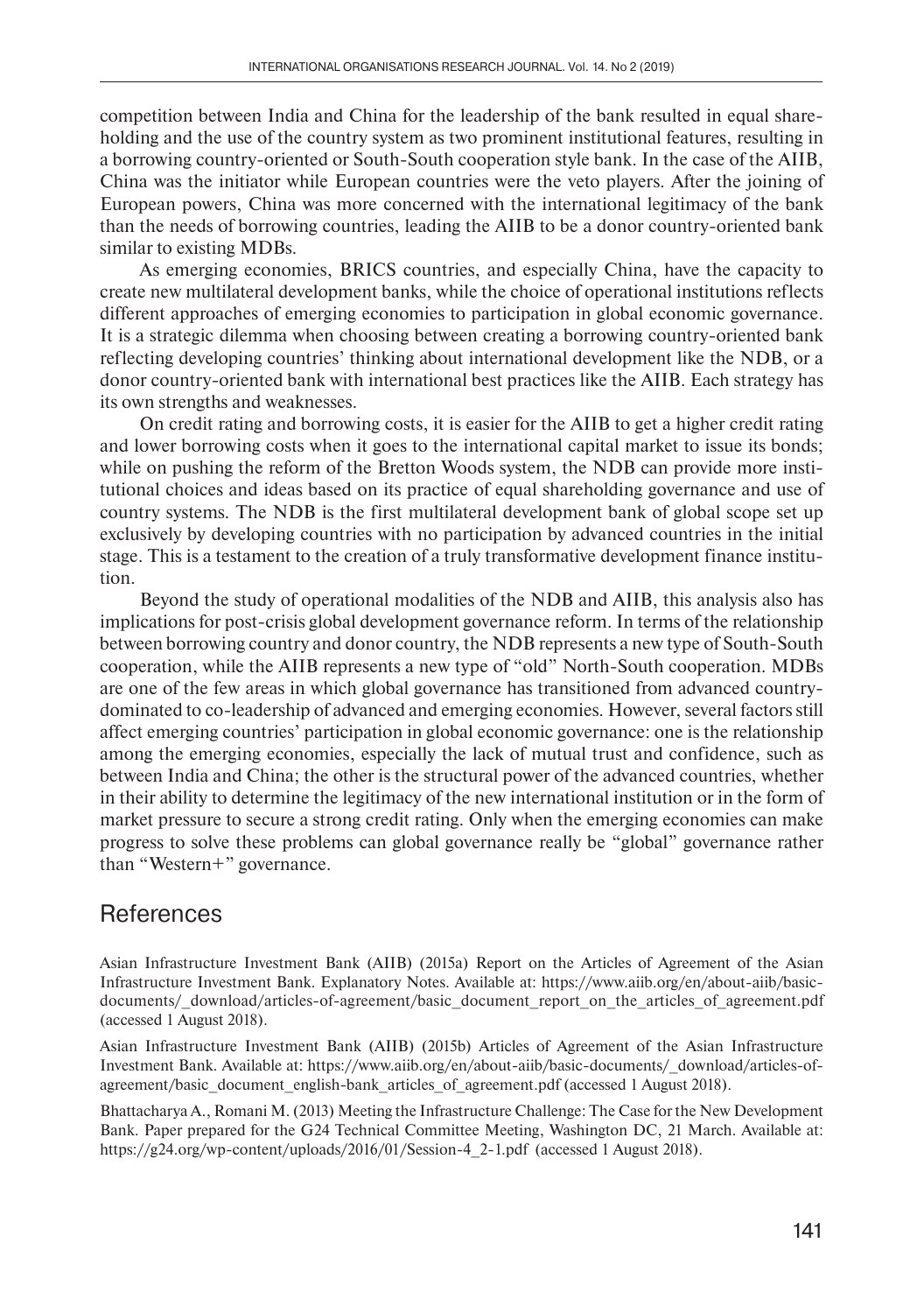Beeson M., Li F. (2016) China's Place in Regional and Global Governance: A New World Comes into View. *Global Policy*, vol. 7, no 4, pp. 491–9.

BRICS (2012) Delhi Declaration. New Delhi, 29. Available at: http://www.brics.utoronto.ca/docs/120329delhi-declaration.html (accessed 1 August 2018).

BRICS (2014) Fortaleza Declaration. Fortaleza, 15 July. Available at: http://www.brics.utoronto.ca/ docs/140715-leaders.html (accessed 1 August 2018).

Chavkin S. (2016) Debate Surrounds World Bank's Proposed New Safeguards Rules. International Consortium of Investigative Journalists. Available at: https://www.icij.org/blog/2016/08/debate-surrounds-world-banksproposed-new-safeguards-rules/ (accessed 1 August 2018).

Chin G. (2012) China as a 'Net Donor': Tracking Dollars and Sense. *Cambridge Review of International Affairs*, vol. 25, no 4, pp. 579–604.

Chin G. (2014) The BRICS-Led Development Bank: Purpose and Politics Beyond the G20. *Global Policy*, vol. 5, no 3, pp. 366–73.

Cooper A. (2017) The BRICS New Development Bank: Shifting From Material Leverage to Innovative Capacity. *Global Policy*, vol. 8, no 3, pp. 275–84.

Cooper A., Farooq A. (2015) Testing the Club Dynamics of the BRICS: The New Development Bank From Conception to Establishment. *International Organisations Research Journal*, vol. 10, no 2, pp. 1–15.

Downan S. (2016) World Bank Update Rules Lead to Criticism. Financial Times, 5 August. Available at: http:// www.ftchinese.com/story/001068790?archive (accessed 1 August 2018).

Embassy of India (2008) Statement by the Prime Minister of India, Dr. Manmohan Singh, at the Summit of the Heads of State or Governments of the G20 Countries on Financial Markets and the World Economy. Washington DC, 15 November. Available at: https://www.indianembassy.org/archives\_details.php?nid=955 (accessed 1 August 2018).

Gov.UK (2015) UK Announces Plans to Join Asian Infrastructure Investment Bank. News Release, 12 March. Available at: https://www.gov.uk/government/news/uk-announces-plans-to-join-asian-infrastructure-investment-bank (accessed 1 August 2018).

Griffith-Jones S. (2014) A BRICS Development Bank: A Dream Coming True? UNCTAD Discussion Paper No 215. United Nations Conference on Trade and Development. Available at: https://unctad.org/en/ PublicationsLibrary/osgdp20141\_en.pdf (accessed 1 August 2018).

Group of 20 (G20) (2010) Toronto Declaration. Toronto, 27 June. Available at: http://www.g20.utoronto. ca/2010/to-communique.html (accessed 1 August 2018).

Harpaz M. (2016) China's Coherence in International Economic Governance. *Journal of Chinese Political Science*, vol. 21, no 2, pp. 123–47.

He A. (2016) China in the International Financial System: A Study of the NDB and the AIIB. CIGI Papers No 106, Centre for International Governance Innovation. Available at: https://www.cigionline.org/sites/default/ files/cigi\_paper\_no.106.pdf (accessed 1 August 2018).

Hirshchman A. (1970) *Exit, Voice and Loyalty: Responses to Decline in Firms, Organizations and States*. Cambridge: Harvard University Press.

Ikenberry J., Lim D. (2017) Report: China's Emerging Statecraft: The Asian Infrastructure Investment Bank and the Prospects for Counter-Hegemony. Project on International Order and Strategy, Brookings Institute. Available at: https://www.brookings.edu/research/chinas-emerging-institutional-statecraft (accessed 1 August 2018).

Kaberuka D. (2011) Boosting Infrastructure Investments in Africa. *World Economics*. vol. 12, no 2, pp. 7–24.

Kaya A., Woo B. (2018) China and the Asian Infrastructure Investment Bank: The Influence-Legitimacy Tradeoff. Paper presented at the 11th Annual Conference on the Political Economy of International Organization, Madison, 8–10 February. Available at: http://wp.peio.me/wp-content/uploads/2018/02/PEIO-KayaWoo0202 paper-86.pdf (accessed 1 August 2018).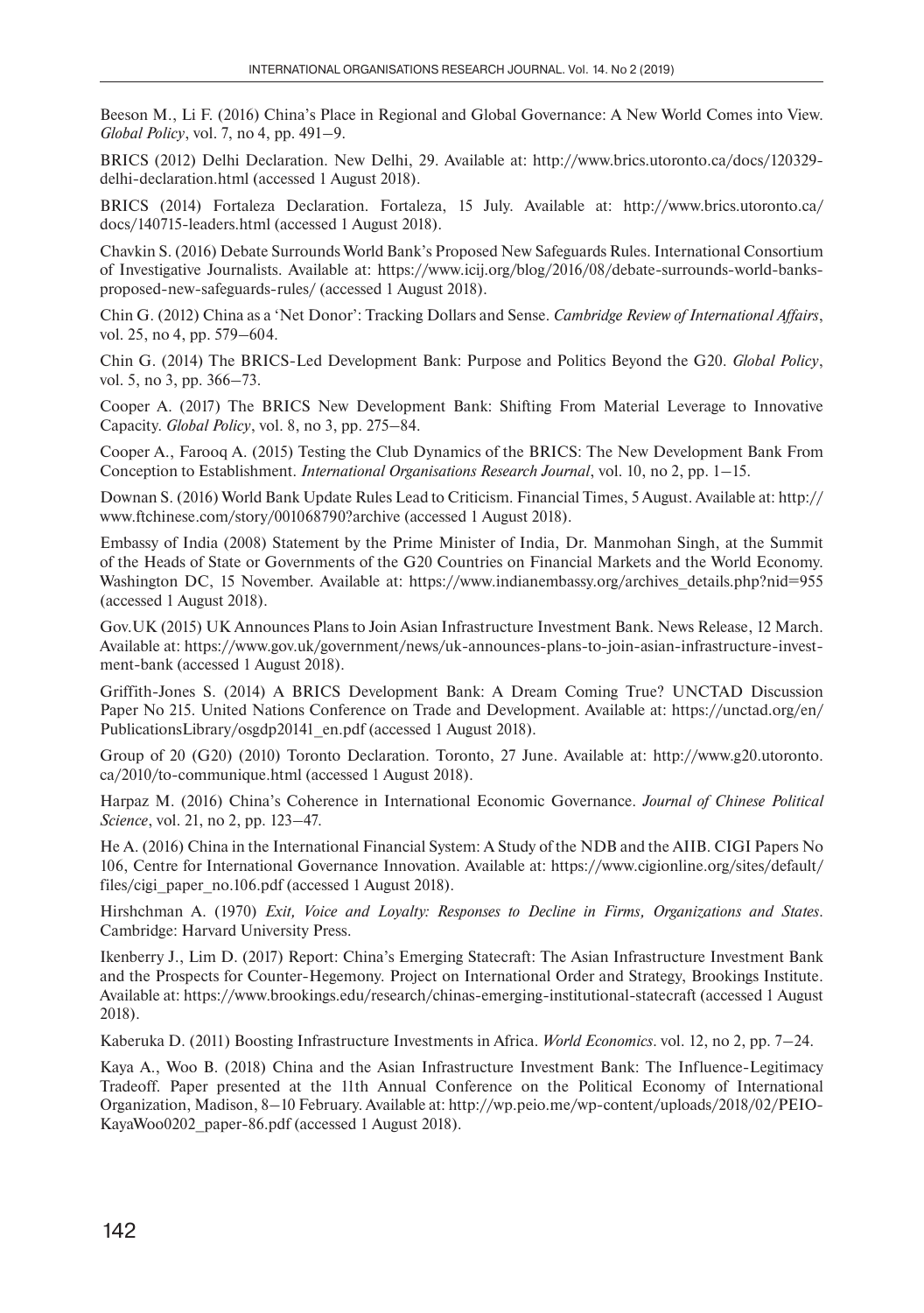LaRouchePAC (2015) Major European Nations Join Asian Infrastructure Investment Bank (AIIB). Available at: https://larouchepac.com/20150317/major-european-nations-join-asian-infrastructure-investment-bankaiib (accessed 1 August 2018).

Lichtenstein N. (2018) *A Comparative Guide to the Asian Infrastructure Investment Bank*. Oxford University Press.

Malhotra J. (2013) Second Thoughts on BRICS Development Bank. Business Standard, 1 April. Available at: http://www.business-standard.com/article/international/second-thoughts-on-brics-development-bank-113040100035\_1.html (accessed 1 August 2018).

Ming W. (2016) *The Asian Infrastructure Investment Bank: The Construction of Power Politics and the Struggle for the East Asian International Order*. New York: Palgrave Macmillan.

New Development Bank (NDB) (2017) NDB's General Strategy: 2017–2021. Available at: https://www.ndb. int/wp-content/uploads/2017/07/NDB-Strategy-Final.pdf (accessed 1 August 2018).

Olson M. (1971) *The Logic of Collective Action: Public Goods and the Theory of Groups*. Cambridge: Harvard University Press.

Roach S. (2015) Washington's Big China Screw-up. *Foreign Policy*. Available at: https://foreignpolicy. com/2015/03/26/washingtons-big-china-screw-up-aiib-asia-infrastructure-investment-bank-chinacontainment-chinafile/ (accessed 1 August 2018).

Smith D. (2013) BRICS Eye Infrastructure Funding Through New Development Bank. The Guardian, 28 March. Available at: http://www.guardian.co.uk/global-development/2013/mar/28/brics-countriesinfrastructure-spending-development-bank (accessed 1 August 2018).

Stiglitz J. (1999) More Instruments and Broader Goals: Moving Toward the Post-Washington Consensus. Villa Borsig Workshop Series 1998, German Foundation for International Development. Available at: https://pdfs. semanticscholar.org/657d/d9ec1d1631b3d46e19e6657bad7a8de5de4f.pdf (accessed 1 August 2018).

Sun Y. (2015) China and the Evolving Asian Infrastructure Investment Bank. *Asian Infrastructure Investment Bank: China as a Responsible Stakeholder?* (D. Bob (ed.)). Sasakawa Peace Foundation USA. Available at: http://spfusa.org/wp-content/uploads/2015/07/AIIB-Report\_4web.pdf (accessed 1 August 2018).

Wang H. (2017) New Multilateral Development Banks: Opportunities and Challenges for Global Governance. *Global Policy*, vol. 8, no 1, pp. 113–8.

Watt N., Lewis P., Branigan T. (2015) US Anger at Britain Joining Chinese-Led Investment Bank AIIB. Available at: https://www.theguardian.com/us-news/2015/mar/13/white-house-pointedly-asks-uk-to-useits-voice-as-part-of-chinese-led-bank (accessed 1 August 2018).

Wei L. (2016) International Order Transition and Realistic Institutionalism. *Foreign Affairs Review*, no 1, pp. 31–59.

Wilson J. (2019) The Evolution of China's Asian Infrastructure Investment Bank: From a Revisionist to Status-Seeking Agenda. *International Relations of Asia-Pacific*, vol. 19, no 1, pp. 147–76. Available at: https:// academic.oup.com/irap/article-abstract/19/1/147/4211033 (accessed 1 August 2018).

Xinhua News Agency (2018) Always Take the "Long March Road" of the AIIB: Interview With Jin Liqun, President of the AIIB. Available at: http://www.xinhuanet.com/fortune/2018-01/16/c\_129792362.htm (accessed 1 August 2018).

Zhao K. (2015) The New Engagementalism of European Countries Towards Asia-Pacific. *European Studies*, no 2.

Zhu J. (2015) The Strategic Role and Institutional Design of the NDB. *Social Science*, no 6.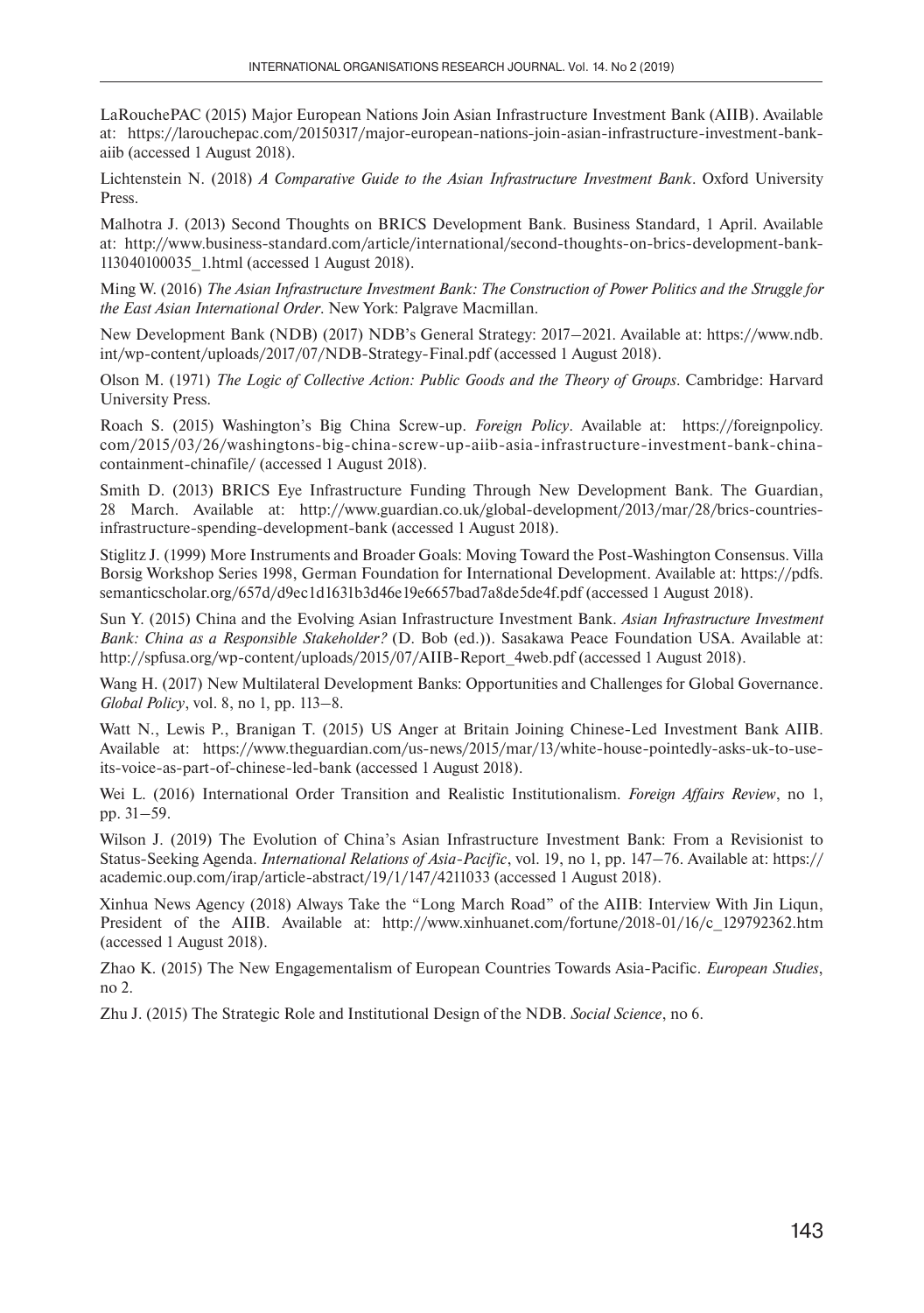### Ориентация на заемщиков или доноров? Сравнение Нового банка развития БРИКС и Азиатского банка инфраструктурных инвестиций<sup>1</sup>

*Ц. Чжу*

**Чжу Цзецзинь** – доцент Школы международных отношений и связей с общественностью Университета Фудань; China, 200433, Shanghai, 220 Handan Road, Fudan University; E-mail: zhujiejin@fudan.edu.cn

*Почему Новый банк развития БРИКС (НБР) и Азиатский банк инфраструктурных инвестиций (АБИИ), созданные странами с формирующимися рынками, используют разные операционные подходы? Подход НБР ориентирован на страны-заемщики, в то время как операционная модальность АБИИ по-прежнему основана на ориентации на страны-доноры. В статье рассматриваются структурные факторы, которые привели к созданию данных новых банков, и различные предложения институционального характера, выдвинутые в ходе переговорных процессов, объясняющие различия операционных подходов. При создании НБР конкуренция между Индией и Китаем за лидерство в новом банке привела к тому, что принцип равенства стал его основной чертой. Все учредители НБР также являются его заемщиками. НБР ориентирован на страны-заемщики новым многосторонним банком развития (МБР), характеризующимся двумя важными институциональными инновациями: равными долями акционеров в капитале и использованием страновых систем. Что касается АБИИ, после присоединения к банку нерегиональных европейских стран Китай стал подталкивать его к использованию интернационализированного подхода и высоких стандартов на фоне политического давления в направлении многосторонности, особенно со стороны европейских стран-учредителей, и рыночного давления со стороны международных рейтинговых агентств со штаб-квартирами в США. В результате АБИИ схож с существующими МБР с точки зрения операционной модальности. Данное исследование демонстрирует различные институциональные подходы к участию развивающихся стран в глобальном экономическом управлении.*

**Ключевые слова:** НБР; АБИИ; операционная модальность; ориентация на страны-заемщики; ориентация на страны-доноры

**Для цитирования:** Чжу Ц. (2019) Ориентация на заемщиков или доноров? Сравнение Нового банка развития БРИКС и Азиатского банка инфраструктурных инвестиций // Вестник международных организаций. Т. 14. № 2. С. 128–146 (на русском и английском языках). DOI: 10.17323/1996-7845-2019-02-06.

#### **Источники**

БРИКС (2012) Делийская декларация. 29 марта. Режим доступа: https://www.ranepa.ru/images/media/ brics/inpresidency1/%D0%94%D0%B5%D0%BB%D0%B8%D0%B9%D1%81%D0%BA%D0%B0%D1% 8F%20%D0%B4%D0%B5%D0%BA%D0%BB%D0%B0%D1%80%D0%B0%D1%86%D0%B8%D1%8F. pdf (дата обращения: 26.04.2019).

БРИКС (2014) Форталезская декларация (принята по итогам шестого саммита БРИКС). Режим доступа: https://www.ranepa.ru/images/media/brics/brazpresidency2/41d4f1dd6741763252a8.pdf (дата обращения: 26.04.2019).

«Группа двадцати» (2010) Декларация саммита лидеров государств «Группы двадцати» в Торонто. Режим доступа: https://www.ranepa.ru/images/media/g20/2010toronto/%D0%94%D0%B5%D0%BA%D0% BB%D0%B0%D1%80%D0%B0%D1%86%D0%B8%D1%8F%20%D1%81%D0%B0%D0%BC%D0%BC %D0%B8%D1%82%D0%B0%20%D0%BB%D0%B8%D0%B4%D0%B5%D1%80%D0%BE%D0%B2%20 %D0%B3%D0%BE%D1%81%D1%83%D0%B4%D0%B0%D1%80%D1%81%D1%82%D0%B2.pdf (дата обращения: 26.04.2019).

<sup>1</sup> Статья поступила в редакцию в сентябре 2018 г.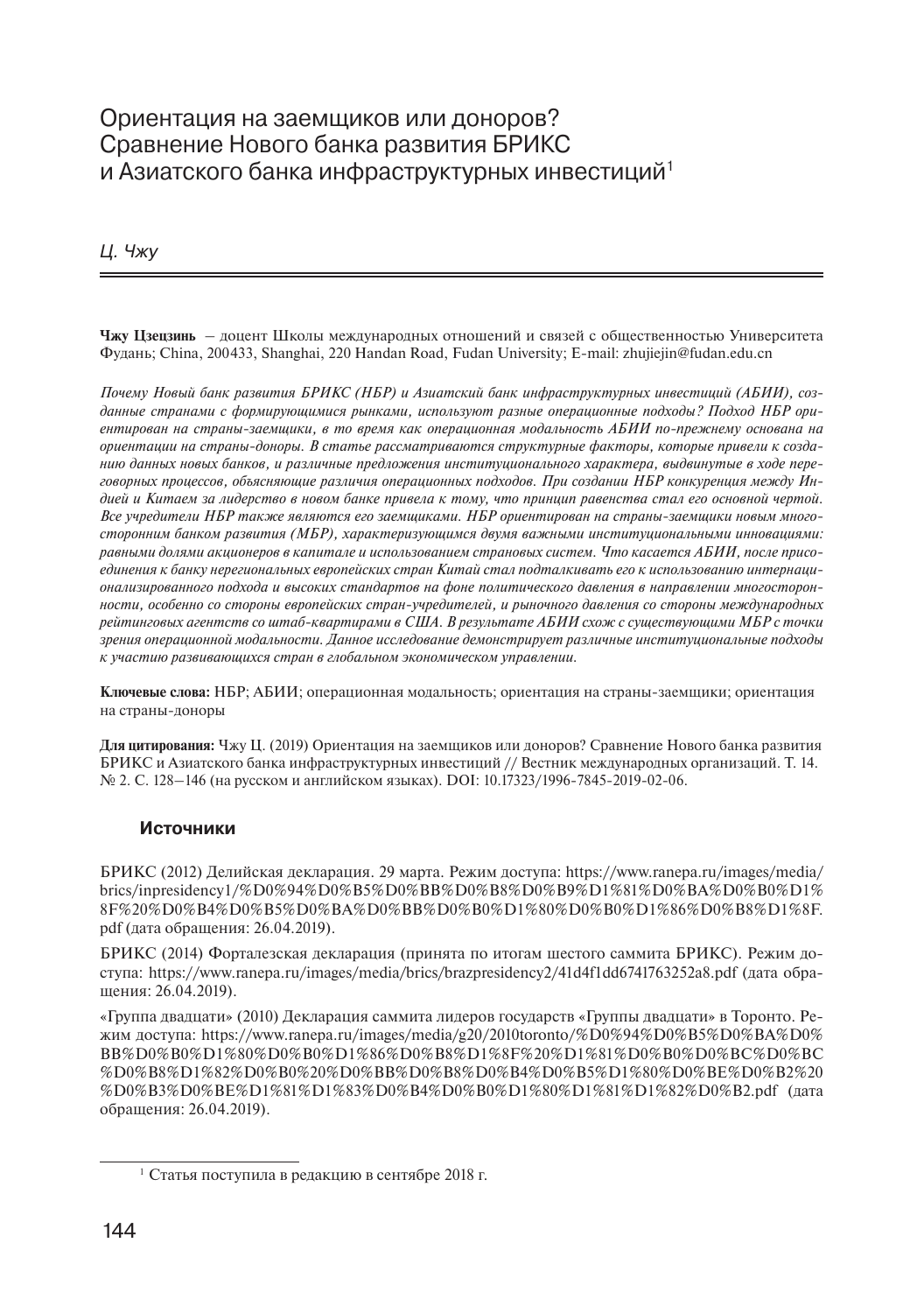Купер Э.Ф., Фарук А.Б. (2015) Апробация клубного механизма взаимодействия БРИКС: Новый банк развития от концепции до становления // Вестник международных организаций. Т. 10. № 2. С. 39–58. DOI: 10.17323/1996-7845-2015-02-39.

Asian Infrastructure Investment Bank (AIIB) (2015a) Report on the Articles of Agreement of the Asian Infrastructure Investment Bank. Explanatory Notes. Режим доступа: https://www.aiib.org/en/about-aiib/basicdocuments/\_download/articles-of-agreement/basic\_document\_report\_on\_the\_articles\_of\_agreement.pdf (дата обращения: 26.04.2019).

Asian Infrastructure Investment Bank (AIIB) (2015b) Articles of Agreement of the Asian Infrastructure Investment Bank. Режим доступа: https://www.aiib.org/en/about-aiib/basic-documents/\_download/articles-ofagreement/basic\_document\_english-bank\_articles\_of\_agreement.pdf (дата обращения: 26.04.2019).

Beeson M., Li F. (2016) China's Place in Regional and Global Governance: A New World Comes into View // Global Policy. Vol. 7. No. 4. P. 491–99.

Bhattacharya A., Romani M. (2013) Meeting the Infrastructure Challenge: The Case for the New Development Bank. Paper prepared for the G24 Technical Committee Meeting, Washington DC, 21 March. Режим доступа: https://g24.org/wp-content/uploads/2016/01/Session-4\_2-1.pdf (дата обращения: 26.04.2019).

Chavkin S. (2016) Debate Surrounds World Bank's Proposed New Safeguards Rules. International Consortium of Investigative Journalists. Режим доступа: https://www.icij.org/blog/2016/08/debate-surrounds-worldbanks-proposed-new-safeguards-rules/ (дата обращения: 26.04.2019).

Chin G. (2012) China as a 'Net Donor': Tracking Dollars and Sense // Cambridge Review of International Affairs. Vol. 25. No. 4. P. 579–604.

Chin G. (2014) The BRICS-Led Development Bank: Purpose and Politics Beyond the G20 // Global Policy. Vol. 5. No. 3. P. 366–73.

Cooper A. (2017) The BRICS New Development Bank: Shifting from Material Leverage to Innovative Capacity // Global Policy. Vol. 5. No. 3. P. 275–84.

Downan S. (2016) World Bank Update Rules Lead to Criticism. Financial Times, 5 August. Режим доступа: http://www.ftchinese.com/story/001068790?archive (дата обращения: 26.04.2019).

Embassy of India (2008) Statement by the Prime Minister of India, Dr. Manmohan Singh, at the Summit of the Heads of State or Governments of the G20 Countries on Financial Markets and the World Economy. Washington DC, 15 November. Режим доступа: https://www.indianembassy.org/archives\_details.php?nid=955 (дата обращения: 26.04.2019).

Gov.UK (2015) UK Announces Plans to Join Asian Infrastructure Investment Bank. News Release, 12 March. Режим доступа: https://www.gov.uk/government/news/uk-announces-plans-to-join-asian-infrastructureinvestment-bank.

Griffith-Jones S. (2014) A BRICS Development Bank: A Dream Coming True? UNCTAD Discussion Paper No 215. United Nations Conference on Trade and Development. Режим доступа: https://unctad.org/en/ PublicationsLibrary/osgdp20141\_en.pdf (дата обращения: 26.04.2019).

Harpaz M. (2016) China's Coherence in International Economic Governance // Journal of Chinese Political Science. Vol. 21. No. 2. P. 123–47.

He A. (2016) China in the International Financial System: A Study of the NDB and the AIIB. CIGI Papers No. 106, Centre for International Governance Innovation. Режим доступа: https://www.cigionline.org/sites/ default/files/cigi\_paper\_no.106.pdf (дата обращения: 26.04.2019).

Hirshchman A. (1970) Exit, Voice and Loyalty: Responses to Decline in Firms, Organizations and States. Cambridge: Harvard University Press.

Ikenberry J., Lim D. (2017) Report: China's Emerging Statecraft: The Asian Infrastructure Investment Bank and the Prospects for Counter-Hegemony. Project on International Order and Strategy, Brookings Institute. Режим доступа: https://www.brookings.edu/research/chinas-emerging-institutional-statecraft (дата обращения: 26.04.2019).

Kaberuka D. (2011) Boosting Infrastructure Investments in Africa // World Economics. Vol. 12. No. 2. P. 7–24.

Kaya A., Woo B. (2018) China and the Asian Infrastructure Investment Bank: The Influence-Legitimacy Tradeoff. Paper presented at the 11th Annual Conference on the Political Economy of International Organi